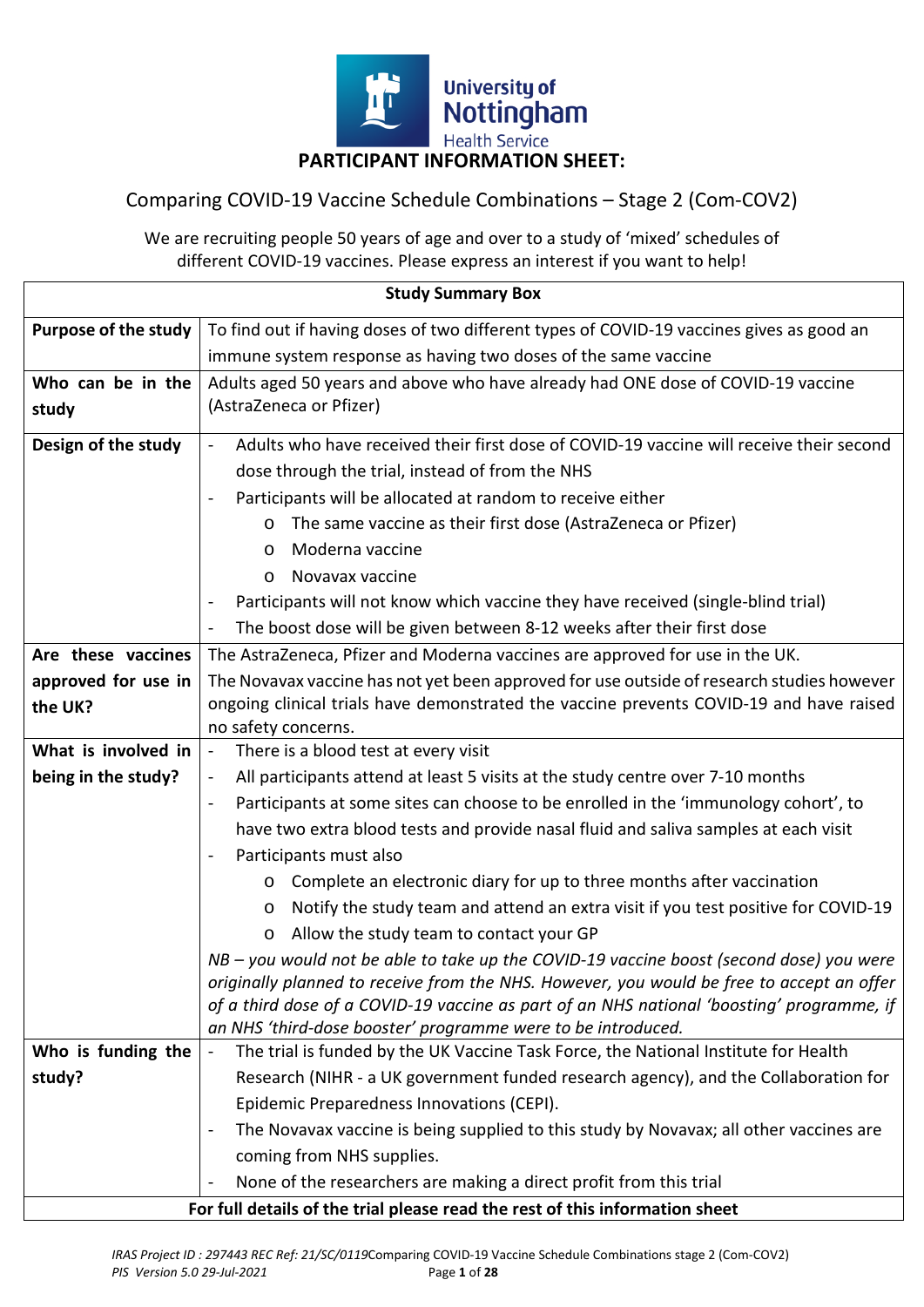

# **Participation could really make a difference during a public health emergency.**

Thank you for reading this participant information sheet. Your help, whatever your final decision, is very much valued. We would like to invite you to take part in our Comparing COVID-19 Vaccine Schedule Combinations - Stage 2 study (Com-COV2). Before you make any decision, it is important you take the time to understand why we are doing this research and what it would involve. Please read the following information carefully and consider discussing it with friends, relatives, or others as you wish.

# **What is the purpose of this research trial?**

There are now a number of vaccines in the UK that have been approved to prevent COVID-19, and others are expected to be approved in the near future. Currently, these use, or propose to use, two-doses, a 'prime' first dose followed by a 'boost' second dose some weeks later. The purpose of this trial is to see how well people's immune systems respond when their second "boost" dose is a different type of vaccine to their first "prime" dose. We will also be looking at the occurrence of common vaccine reactions, such as fever, in such 'mixed' schedules. This is important, as being able to use different vaccines in this way creates a more flexible immunisation programme; potentially allowing more people to be immunised more quickly.

In this study we will be enrolling men and women aged 50 years and over who have already had one dose of a COVID-19 vaccine. Our focus is on this age group as the risk of COVID-19 increases with increasing age. We are enrolling from all ethnicities and would particularly welcome participants from the Black, Asian and Minority Ethnic (BAME) community.

# **What are the vaccines against?**

These vaccines are against the coronavirus SARS-CoV2 that causes the disease COVID-19.

Common symptoms of COVID-19 include fever, tiredness, dry cough, and changes to taste and smell. Whilst about 80% of infected people have no or mild symptoms and will recover from the infection without needing special treatment, approximately 10-15% of cases (2-3 in 20) progress to develop severe symptoms, and about 5% (1 in 20) become critically ill.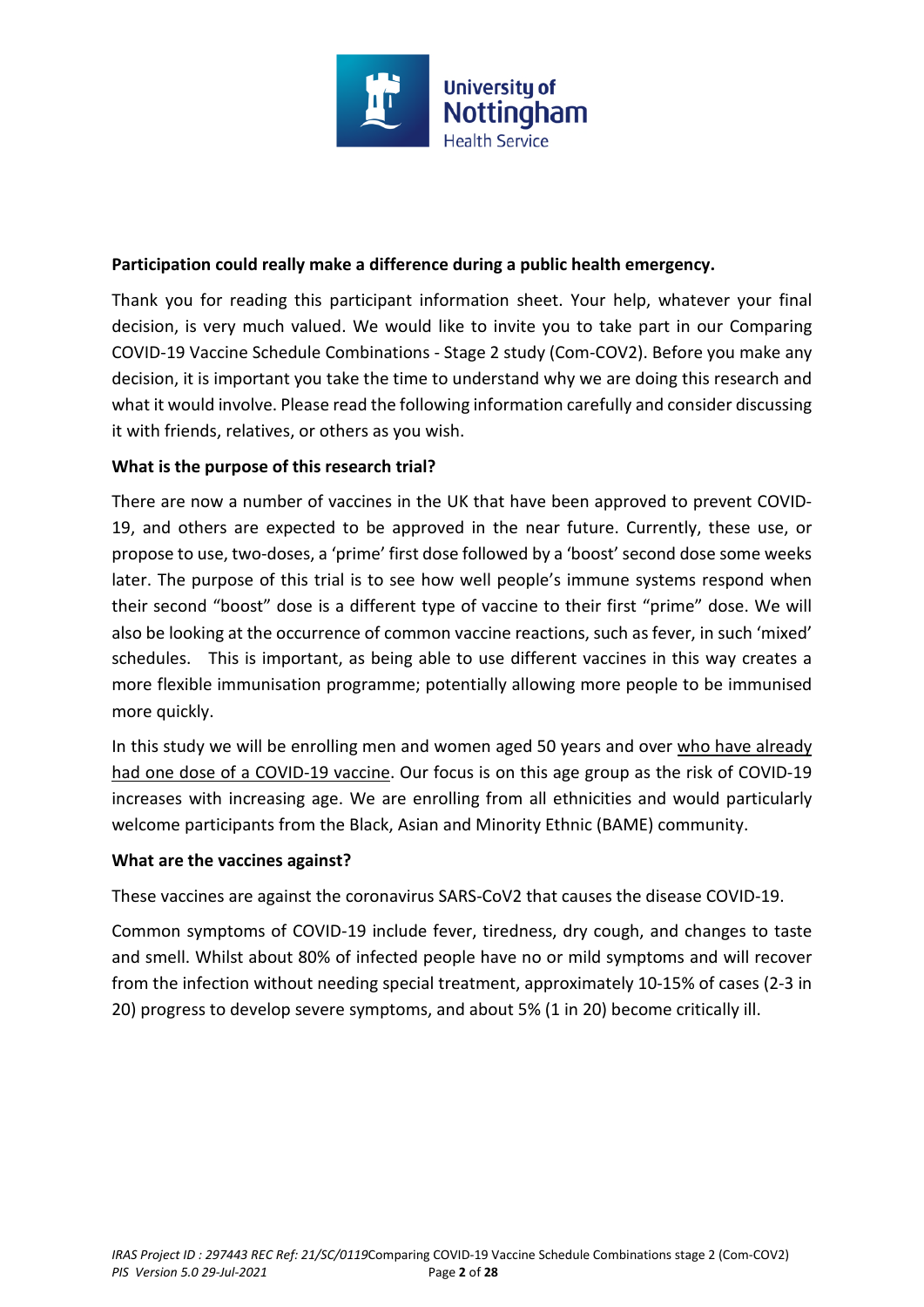

No/Mild symptoms (80%) Severe symptoms (15%) Critically unwell (5%)

There are some treatments that have been shown to be effective in reducing the severity of disease and the risk of death; but at present, there is no cure. Older people and those with underlying medical conditions are more likely to develop serious illness. It has also been seen that people of some ethnic groups (Black and Asian) might be at a greater risk of severe illness. More than 2.7 million people globally have died from COVID-19 as of 22<sup>nd</sup> March 2021. Some people also have symptoms that last a long time after they have recovered from the acute infection (commonly referred to as "long-COVID"). Effective vaccines can prevent infection in the first place, which is why they are so important.

## **Summary of the trial**

In this study, participants will receive a second dose of a COVID-19 vaccine that may differ from their first dose received through the national immunisation programme. The aim is to recruit approximately 1050 participants. As new COVID-19 vaccines become available, more vaccines may be included in the trial and so the total number of participants may increase.

- Participants must be 50 years and over, and have had one dose of a COVID-19 vaccine through the national immunisation programme approximately 8 to 12 weeks before being enrolled in the study. They cannot have received their boost dose already.
- Participants will be allocated, at random, to receive the same vaccine as their first dose "prime", or a different COVID-19 vaccine.
- They will not know which vaccine they have received for their boost (i.e. they will be "blinded") for the duration of the trial.
- Most participants will have 5 blood tests taken over 7-10 months to look at the immune responses to the vaccine.
- Participants at some sites will be given the opportunity, if they wish, of providing an additional 2 blood samples in the 2 weeks after immunisation, and to provide nasal fluid and saliva samples at each visit (these participants are referred to as the 'Immunology cohort').
- Participants might also be asked to attend for a repeat blood test if there were any safety concerns.
- Participants will need to complete an online diary daily for 28 days, and intermittently from 28 days to three months following vaccination in the trial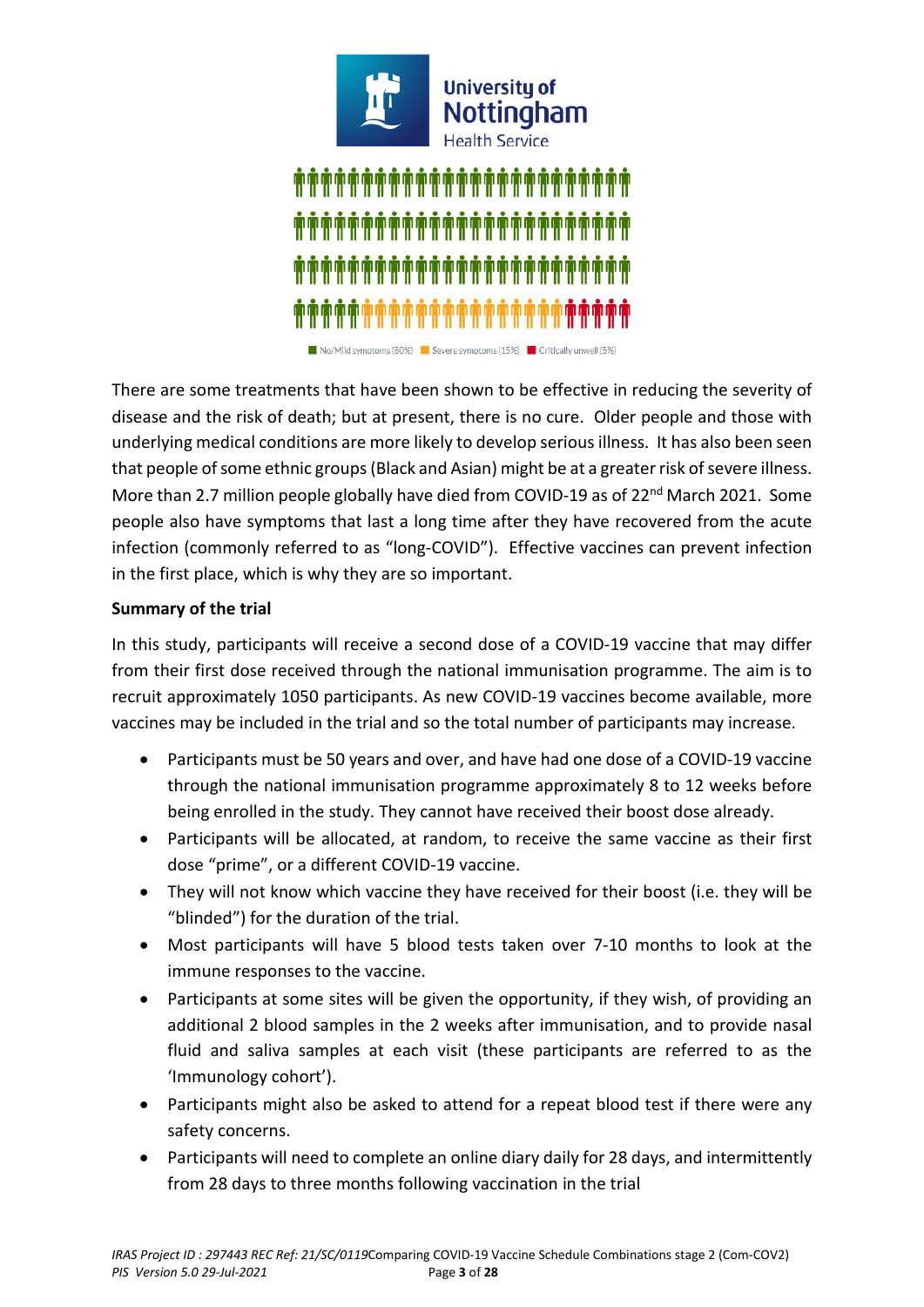

- Participants should expect their involvement in the trial to last approximately 7-10 months
- We would not be offering diagnostic COVID-19 testing as part of this trial, but it is important that participants in this trial access COVID-19 testing outside of the trial following normal government guidance.
- If a participant was to test positive for the virus causing COVID-19 we might ask them to attend for an extra visit.
- Once a participant has received their vaccine through the trial, unless specifically advised by us, they would not be eligible to receive any further vaccine dose via the national vaccination scheme. This will be reviewed if government guidance changes.

## **What vaccines are being used in this trial?**

At present, the vaccines in this trial are:

- Oxford/AstraZeneca ChAdOx1 nCoV-19 (hereafter referred to as AstraZeneca)
- Pfizer/BioNTech BNT162b2 (hereafter referred to as Pfizer)
- COVID-19 Vaccine Moderna (hereafter referred to as Moderna)
- Novavax NVXCoV2373 (hereafter referred to as Novavax)

The Pfizer, Moderna, and AstraZeneca vaccines have been approved for emergency use in the UK under regulation 174 of the Human Medicines Regulations 2012.

The Novavax vaccine has been tested in clinical trials that have enrolled over 45 000 people; and has been shown to be highly effective at preventing COVID-19. The process of obtaining approval for emergency use of this vaccine by the UK Medicines Healthcare Regulatory Agency (MHRA) has commenced, but as of March 2021 approval was pending.

| Vaccine received in routine<br><b>Immunisation Programme</b> | Trial boost vaccine – one of the following options<br>8-12 weeks from first vaccine |
|--------------------------------------------------------------|-------------------------------------------------------------------------------------|
| Approximately 525 participants in<br>each group              | Approximately 175 participants in each group                                        |
|                                                              | AstraZeneca                                                                         |
| AstraZeneca                                                  | Moderna                                                                             |
|                                                              | Novavax,                                                                            |
|                                                              | Pfizer                                                                              |
| Pfizer                                                       | Moderna                                                                             |
|                                                              | <b>Novavax</b>                                                                      |

The potential schedule of how the vaccines would be given is detailed below.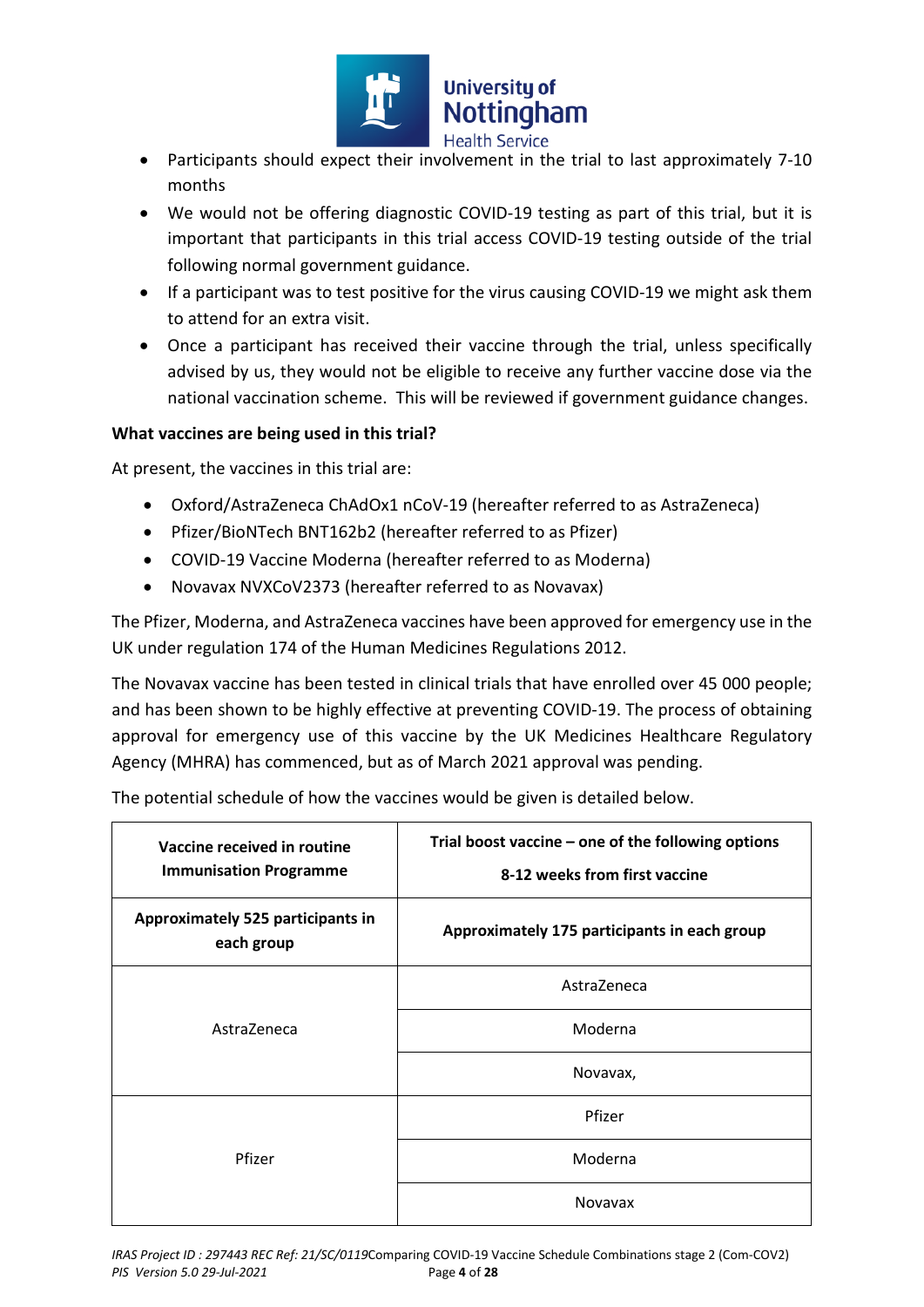

# *AstraZeneca*

This vaccine has been tested in more than 50,000 people worldwide and has been found to be both safe, and effective in preventing COVID-19.

The AstraZeneca vaccine is made from a virus (ChAdOx1), which is a weakened version of a common cold virus (adenovirus). This has been genetically changed so that it is impossible for it to grow in humans. Added to this virus is a small amount of the genetic coding material of the SARS-CoV-2 spike (S) protein, which plays an essential role in SARS-CoV-2 infection. Your cells then start producing the SARS-CoV-2 spike protein. Your immune system then "sees" these spike proteins, and makes a protective immune reaction against them that helps stop SARS-CoV-2 infections.

# Pfizer

This is a messenger RNA (mRNA) vaccine. This vaccine uses a small amount of the genetic coding material (mRNA) of the SARS-CoV-2 spike (S) protein packaged inside very small fatty particles (lipid nanoparticles). When these are injected into your body, your cells take up these fatty particles, and then start producing the SARS-CoV-2 spike protein. Your immune system then "sees" these spike proteins, and makes a protective immune reaction against them. The original mRNA that has been taken into your cells is broken down within a few days, and cannot be incorporated into your own genetic code.

This vaccine has been tested in more than 40,000 people worldwide and has been shown to be both safe, and effective in preventing COVID-19.

# *Moderna*

This is also an mRNA vaccine, so works in a similar way to the Pfizer vaccine. This vaccine has been tested in more than 30,000 people worldwide, and has been shown to be both safe and effective in preventing COVID-19

# *Novavax*

This vaccine is based on the spike protein from the SARS-CoV-2 virus in combination with an adjuvant, a substance that increases the response of the immune system to the protein. The adjuvant is called "Matrix-M1™" and consists of saponin (which is derived from the soapbark tree) and natural fats.

None of these vaccines contain live SARS-CoV-2 coronavirus and therefore cannot give you COVID-19. The potential side effects of these vaccines are discussed in more detail in the section 'What are the risks of taking part in this trial?'.

# **Do I have to take part?**

No. It is up to you to decide whether or not to take part. If you do decide to take part, you will be given this information sheet to keep (or be sent it electronically) and will be asked to sign a consent form. You are free to withdraw at any time and without having to give a reason,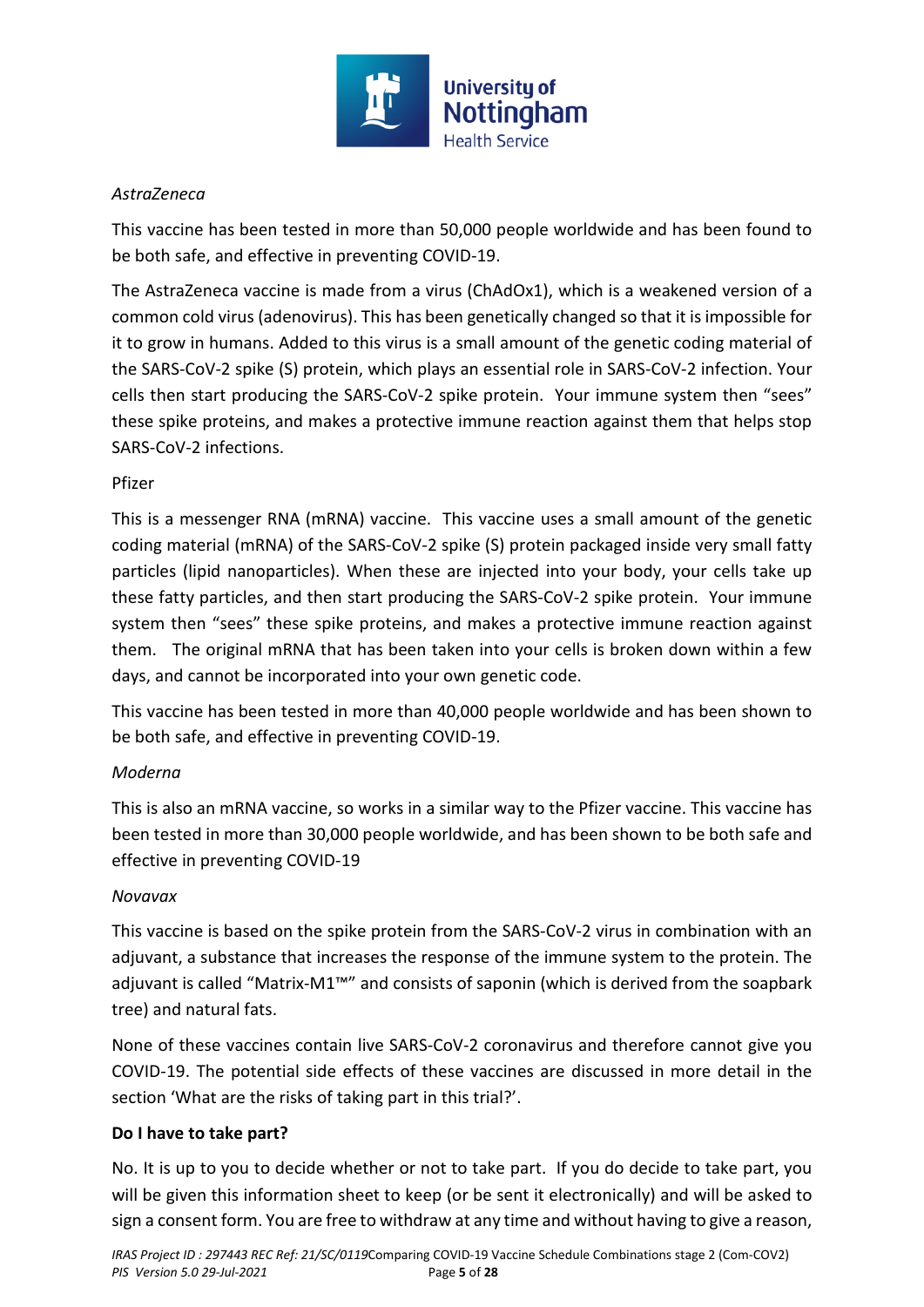

but you may be asked to come for an extra visit for a follow up appointment for safety reasons.

# **Am I suitable to take part?**

Adults that are aged 50 and over are able to take part. In order to be enrolled in the trial:

- You must have had your first dose of COVID-19 vaccine through the national immunisation programme between 01-FEB-2021 and 28-FEB-2021
- You must be able to provide documentation of this to the trial team, or allow the trial team to check this information via NHS systems
- You must be willing to tell the trial staff about your medical history, and you may be asked to allow the trial staff to check this with your General Practitioner (GP). Bear in mind that we would also notify your GP if you joined the trial (even if we did not need to check your medical history with them in advance).
- If you are able to become pregnant you must be willing to practice continuous effective contraception for three months after boost and have a negative pregnancy test on the day of any vaccination
- You must agree not to donate blood during the trial

You cannot take part in this trial if you:

- Have already received more than one dose of any COVID-19 vaccine
- Are already taking part in any trial looking to prevent COVID-19 through vaccines or medications
- Receive any other vaccine in the 30 days before or after COVID-19 vaccination in this study. The exceptions to this are the seasonal influenza vaccine and the pneumococcal vaccine (known as Pneumovax, which is routinely given to over 65-year olds). If you are offered these by your GP or your place of work, we ask that you have these at least 7 days before or after you receive the boost vaccine dose in this study.
- Have previously received certain vaccines (such as non-COVID adenovirus-based vaccines) that might impact on understanding your results. If you are not sure about this, please contact us to discuss.
- Have received a transfusion of any blood products, or immunoglobulins (antibodies) in the 3 months before having the trial vaccine
- Have immunosuppression or immunodeficiency this includes being on medications that reduce the immune system such as steroid tablets
- Have ever had a severe allergic reaction (anaphylaxis)
- Have an allergy to any of the component of the COVID-19 vaccines used in this study. Specific allergies of concern are latex and polyethylene glycol/macrogol (PEG). PEGs are a group of known allergens commonly found in medicines, many household products and cosmetics, and are contained in the Pfizer and Moderna vaccines. Known allergy to PEG is very rare.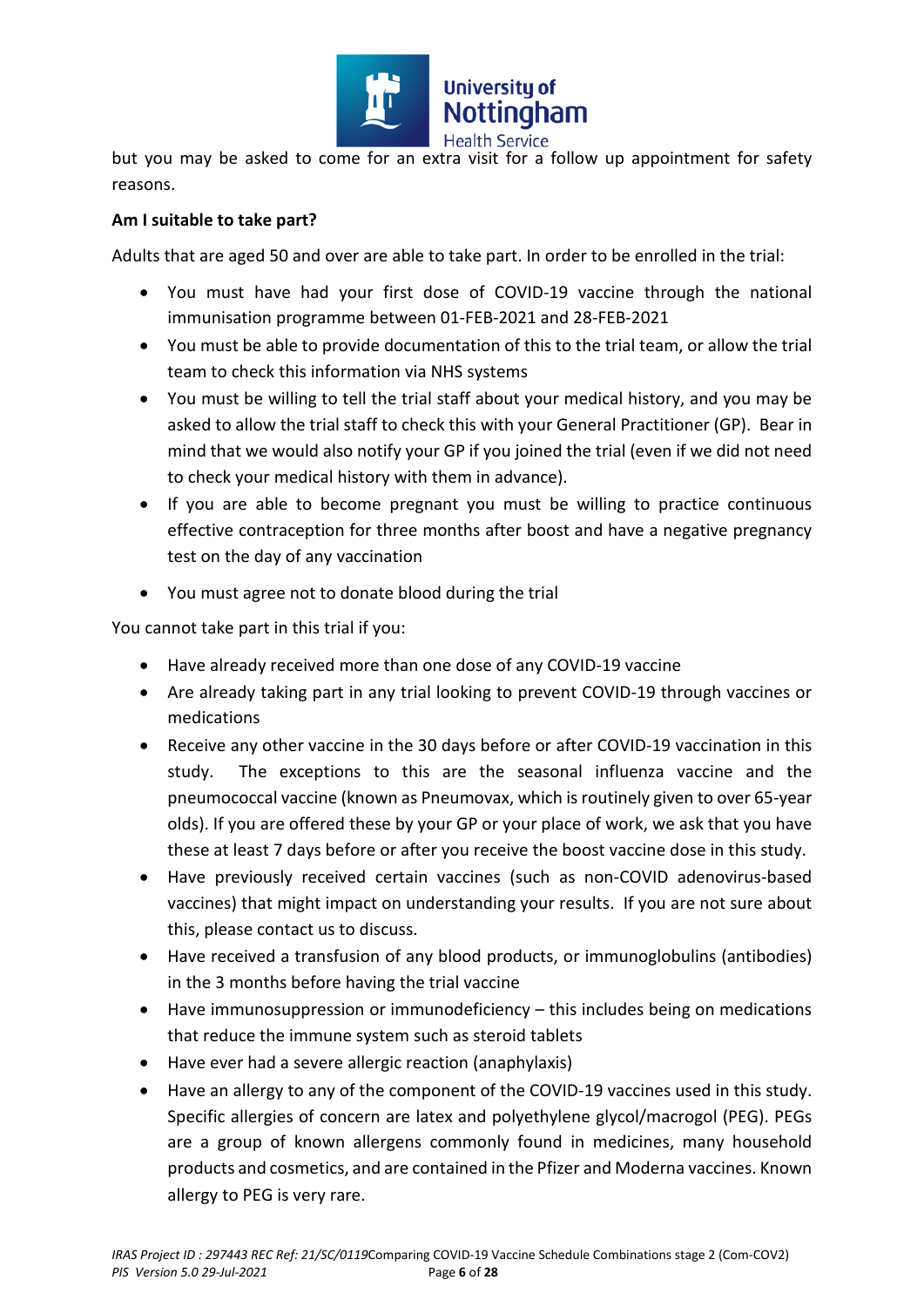

- Are pregnant, breastfeeding or intend to become pregnant within 3 months after vaccination
- Have received immunosuppressive chemotherapy or radiotherapy for treatment of cancer within the 6 months prior to enrolment.
- Have a bleeding disorder
- Continuously take medicines that reduce your blood clotting, such as coumarins and related anticoagulants (i.e. warfarin) or novel oral anticoagulants (i.e. apixaban, rivaroxaban, dabigatran and edoxaban)
- Have current alcohol or drug dependency
- Have severe and/or uncontrolled cardiovascular disease, respiratory disease, gastrointestinal disease, liver disease, rheumatological disease, renal disease, endocrine disorder or neurological illness
- Have a history of confirmed COVID-19 by a validated test or have previously had a blood test that shows that you have had contact with the COVID-19 virus (antibody test)

To assess if you are eligible to be involved in the trial you can complete the online eligibility questionnaire as described below.

# **What will happen if I decide to take part?**

# Online questionnaire *– 5-20 minutes*

If you decide you would like to participate in this trial there is a two-part online questionnaire to check initial eligibility.

# Part-One

The first part broadly checks whether you can or cannot take part in the trial. The information you provide will not be stored unless you progress to part two.

# Part-Two

If you are found to be eligible on completing the first part, you will be asked to give your consent to:

- Provide us with details of your medical history and allow us to store this information. Some participants will be advised they are unable to take part on the basis of this additional information
- Have a researcher contact you by phone to clarify the medical information given (if needed)
- Provide details of your registered GP, and consent for the trial team to contact them if needed
- Provide us with information about yourself such as your date of birth, address and ethnicity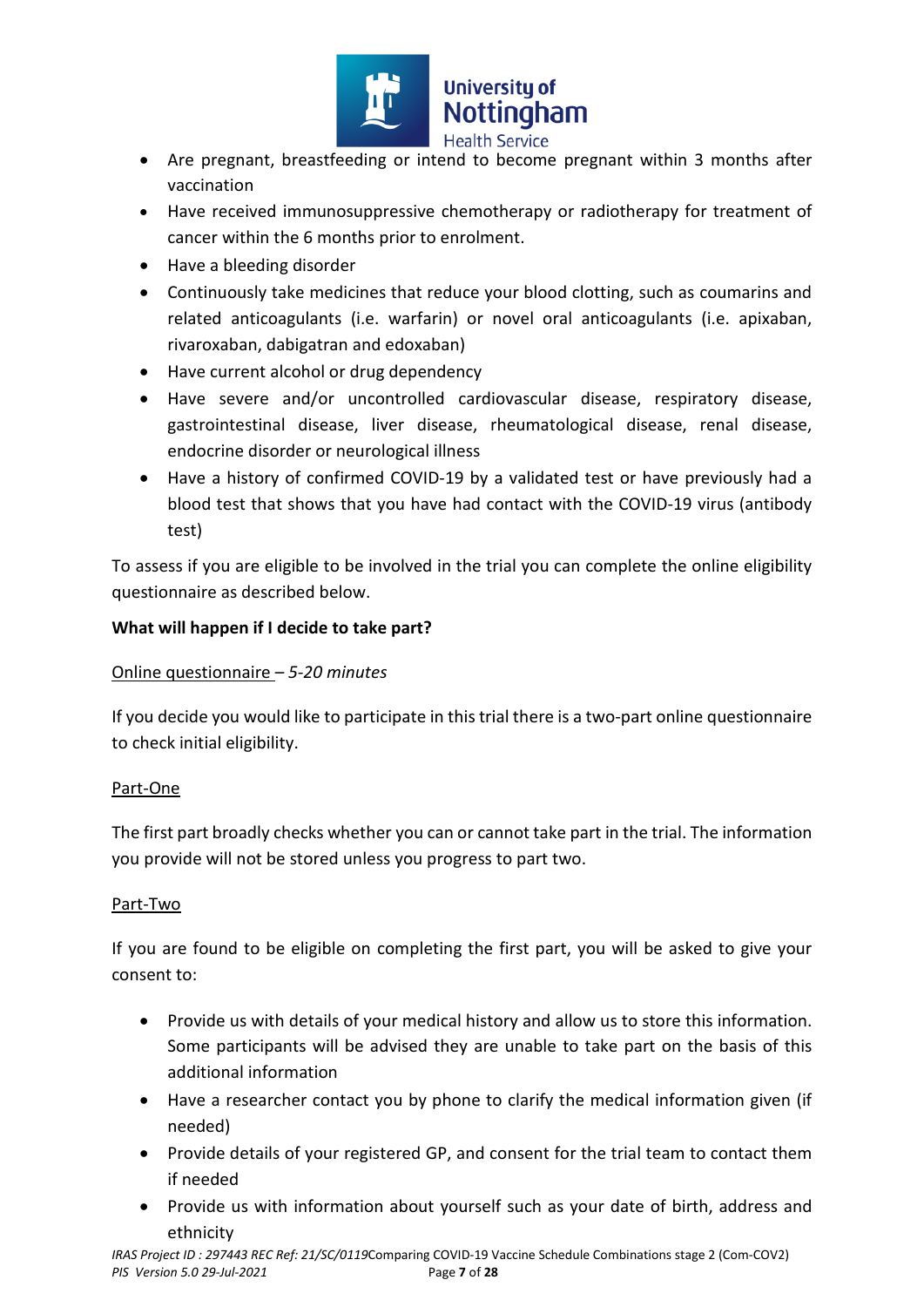

 Upload evidence of your first COVID-19 vaccine received through a routine immunisation programme, and allow the trial team to check this against your medical records.

If you do not consent to these things, then you would not be able to join the trial. If you consent and the second part of the questionnaire does not identify any obvious reason why you should not participate, we will review the information you provide, and a trial doctor or nurse may telephone you to go through this in more detail if required.

If, after this process, you are eligible to join the trial, you will be invited to an in-person screening and vaccination visit.

# **IMPORTANT: If you develop a fever or cough, or loss of sense of smell or taste, or become unwell then you must contact the study team on 0115 846 8888 for advice before attending any visit.**

Please note that it may not be possible to enrol everybody that wishes to take part in the trial, and passing through the screening process does not guarantee participation in the trial. In the case that you are not enrolled in the trial, your data would not be stored beyond the end of the trial.

# **What should I do if I am offered my boost vaccination dose via the NHS programme before I am called for the first study visit?**

It is up to you to decide, but if you have not yet received an appointment for a study visit then we would advise you to take up the NHS offer of your second COVID-19 dose as there is no guarantee we will be able to enrol everyone who is interested in the study. However, if you have your second dose of NHS vaccination before the start of the study, you would no longer be eligible to join.

# **First study visit**

Screening and boost vaccination visit - *1.5 hours (review of medical history, vital signs, blood test, urine pregnancy test (for participants who are able to get pregnant), receive vaccine, up to 30 minute observation in clinic after the vaccine)* 

# *Screening component*

If you qualify to be in the trial, we will ask you to attend on the boost vaccination day (Day 0). We will outline the nature of the trial either through a video presentation or in person, and this will explain what to expect by taking part, the risks involved and what side-effects you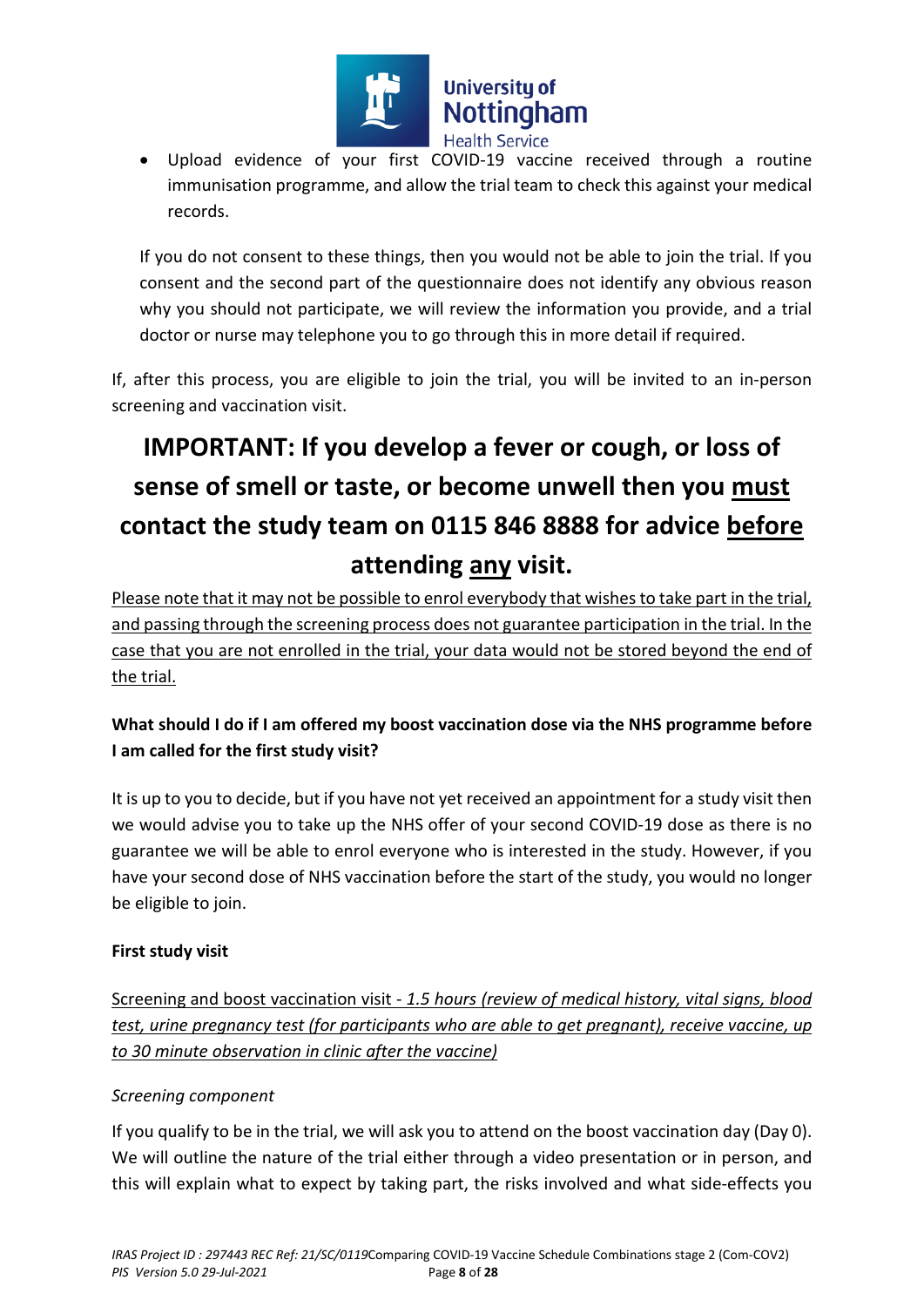

might experience. There will be an opportunity to ask any questions you may have about the trial, and if you decide to take part we will ask you to sign a consent form.

If you sign the consent form a member of the medical team will check details of your medical history and may perform a physical examination. This could involve listening to your heart and lungs with a stethoscope, examining your abdomen as well as feeling for lymph nodes around your neck and in your armpits. We will measure and record your:

- Height
- Weight
- Temperature
- Blood pressure
- Pulse rate
- Respiratory rate
- Non-invasive blood oxygen level (saturations)

We would also check the dates and type of COVID-19 vaccine you received as your first dose, and may ask you to bring documentation to show this.

Blood samples will be taken just before vaccination to check later for:

- Whether you have previously been infected with the COVID-19 virus (antibody test). Please note:
	- o We would not give you the result of this test until the end of the trial and would only give it to you if you wished to receive it at this point.
	- o If you do decide to receive the results of your antibody test at the end of the trial you should bear in mind that, like all medical tests, it is not 100% accurate. The results cannot be used to provide certainty of prior infection nor of protection from future infection.
	- o Before asking for your results, you should consider whether they would have any effect on any private insurance you may have.
- Whether you are anaemic or have any other blood, kidney or liver abnormalities. Sometimes these blood tests need to be repeated, and we would ask you to come for an extra visit to have these taken. If, once available, the results indicate that it would not be safe to carry on in the trial we would let you know this. Additionally, regardless of whether you continue in the trial, we may ask for your permission to contact your GP or a specialist so that any further required treatment or investigation can be organised.

We would also (in some participants) ask to take nasal fluid and saliva samples which are to look at the immune response in the lining of the airways. This is not a test which would have clinically interpretable results; thus you would not be given these results. This test would be repeated at subsequent visits if you had it at the first visit.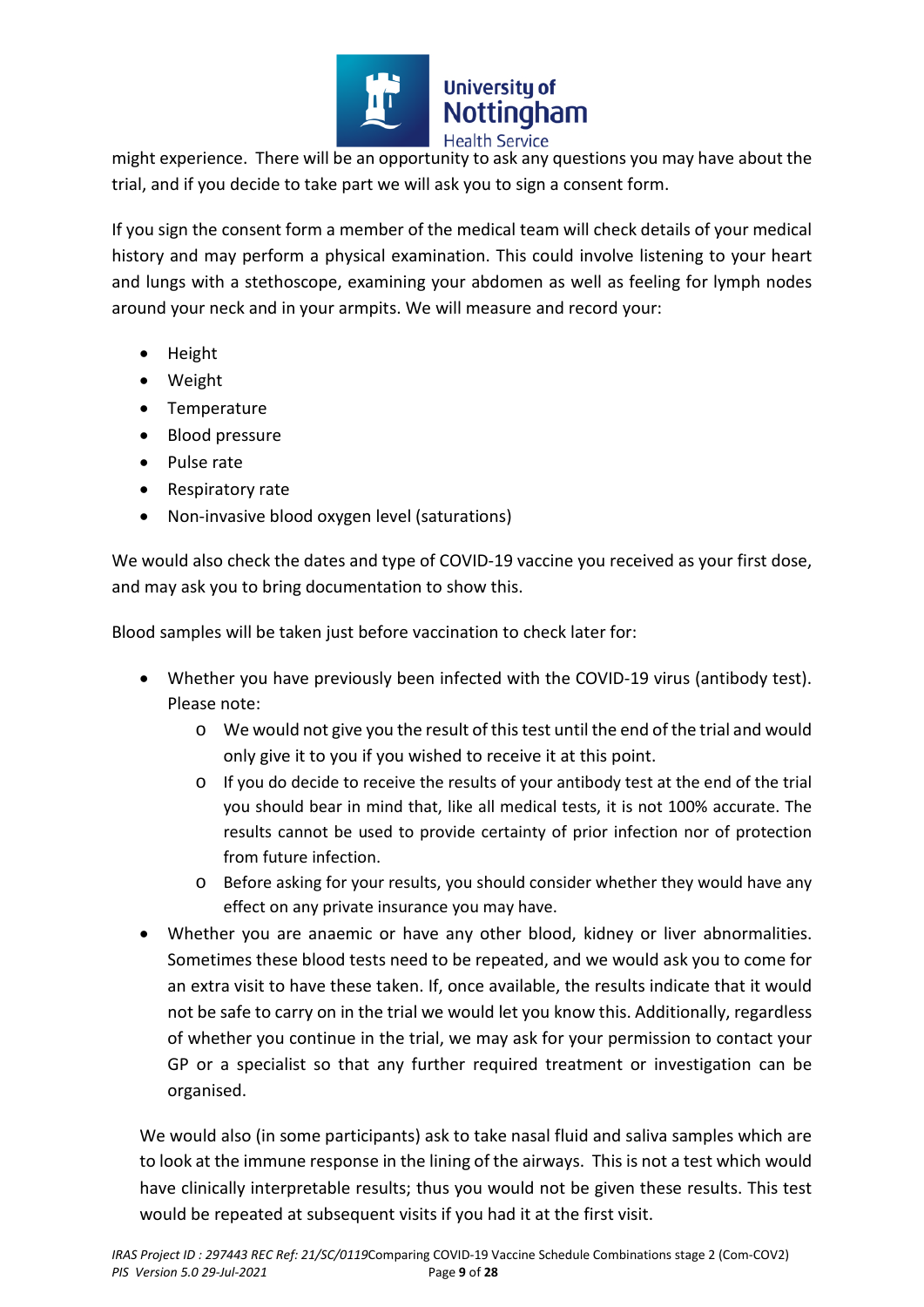

# *Vaccination*

Once your eligibility and consent are confirmed, you will be randomly allocated to receive one of the boost vaccine doses. You will not be told which vaccine you are going to receive. You will only be told this at the end of the trial. The only exception to this would be if you were to become ill and it was felt to be medically necessary for you to know which vaccine you had received.

We will give you an injection with the vaccine into your arm. We will need to keep an eye on you for 15 – 30 minutes after the vaccine has been administered.

# Follow-up after vaccination

# *Electronic Symptom Diary* "e-diary" – *Completed at home*

We will give you an "e-diary" account, a thermometer, tape measure and to record all your symptoms, your temperature and your vaccination site every day for 7 days after your boost vaccine.

After these 7 days, and for the next 3 weeks, we will ask you to record if you feel unwell or if you take any new medications. The research staff will monitor the e-diary and may telephone you to ask for more information.

 You will also be asked to record in the diary any medical conditions for which you see a doctor/dentist until three months after your boost vaccine, and any serious medical illnesses or hospital visits you may have over the course of the entire trial.

*Follow-up visits – 30 minutes (vital signs, blood tests, nasal fluid and saliva tests (for some participants) and check for side effects or new health problems)*

Following vaccination, we will ask you to attend a series of short follow-up visits to ensure everything is fine, to check your symptoms and to have blood tests done as well as nasal fluid and saliva tests for some participants.

# *Note: due to the high number of planned volunteers in this trial, visits may take longer than the estimates given here*

During the course of the trial you may be asked to attend for an extra visit, for example, if a blood test needs to be repeated.

In the unlikely event of you having a problem with your arm where the vaccination was given, we might ask to photograph your arm. Consent for this is included when you are enrolled to the study. You would not be identifiable in these photographs, as only the vaccination site and your unique trial number would be visible. These photographs could be shown to other professional staff, used for educational purposes, or included in a scientific publication.

# **How many visits will I have to attend?**

*IRAS Project ID : 297443 REC Ref: 21/SC/0119*Comparing COVID-19 Vaccine Schedule Combinations stage 2 (Com-COV2) *PIS Version 5.0 29-Jul-2021* Page **10** of **28** The number of visits you attend will be the same regardless of which boost vaccine dose you are randomly assigned to receive. However, each study group will also have an 'immunology'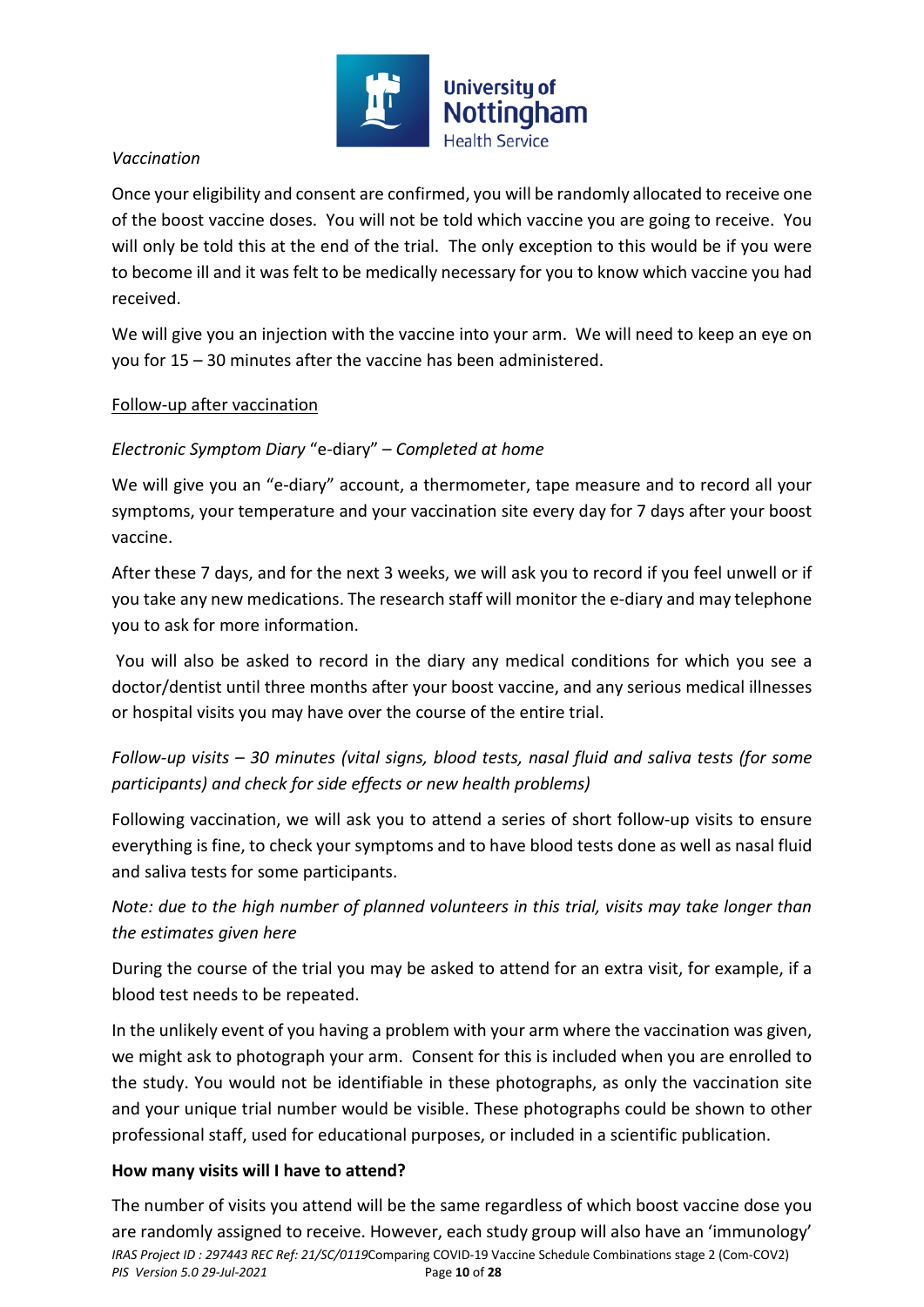

cohort who will have some extra visits, blood tests and nasal fluid and saliva tests; enrolment to this cohort is limited to 150 participants. The purpose of this will be to better understand the response of the immune system to the vaccine. If you would prefer not to be in the immunology cohort, then this is not a problem. Participants who are not in the 'immunology' cohort will be in the 'general' cohort and will be asked to attend five visits. Participants who are in the immunology cohort will be asked to attend seven visits, and will also be asked for nasal fluid and saliva samples.

# *General cohort (Regular frequency sampling cohort)*

The table below represents the visit schedule for participants in the general cohort:

| Visit schedule for participants in the general cohort |              |        |        |         |         |
|-------------------------------------------------------|--------------|--------|--------|---------|---------|
| <b>Trial timeline</b>                                 | Day 0        | Day 28 | Day 56 | Day 112 | Day 294 |
| <b>Vaccination</b>                                    | <b>Boost</b> |        |        |         |         |
| <b>Blood tests</b>                                    | Yes          | Yes    | Yes    | Yes     | Yes     |
| Nasal fluid & saliva<br>tests                         | No           | No     | No     | No      | No      |

# *Immunology cohort (More frequent sampling cohort)*

The table below represents the visit schedule for participants in the immunology cohort:

| Visit schedule for participants in the immunology cohort |              |     |     |     |     |     |     |
|----------------------------------------------------------|--------------|-----|-----|-----|-----|-----|-----|
| <b>Trial timeline</b>                                    | Day          | Day | Day | Day | Day | Day | Day |
|                                                          | 0            |     | 14  | 28  | 56  | 112 | 294 |
| <b>Vaccination</b>                                       | <b>Boost</b> |     |     |     |     |     |     |
| <b>Blood tests</b>                                       | Yes          | Yes | Yes | Yes | Yes | Yes | Yes |
| Nasal fluid & saliva                                     | Yes          | Yes | Yes | Yes | Yes | Yes | Yes |
| tests                                                    |              |     |     |     |     |     |     |

Should you be unable to attend a scheduled visit (for example because you are self-isolating or quarantining), then a researcher might do this visit over the phone with you instead.

Also, regardless of which group or cohort you are in, if you were to test positive for COVID-19 outside of the trial, we would ask you to inform us of this and we would then ask you to attend for a medical check and to take further blood tests and a nose and throat swab. We would only ask you to come in for this specific visit if you were able to attend using your own transport; and didn't need anyone to come with you. We would ask you to fill in another electronic diary for at least a week after you were diagnosed with COVID-19. You would need to follow current government guidance for people with positive COVID-19 tests.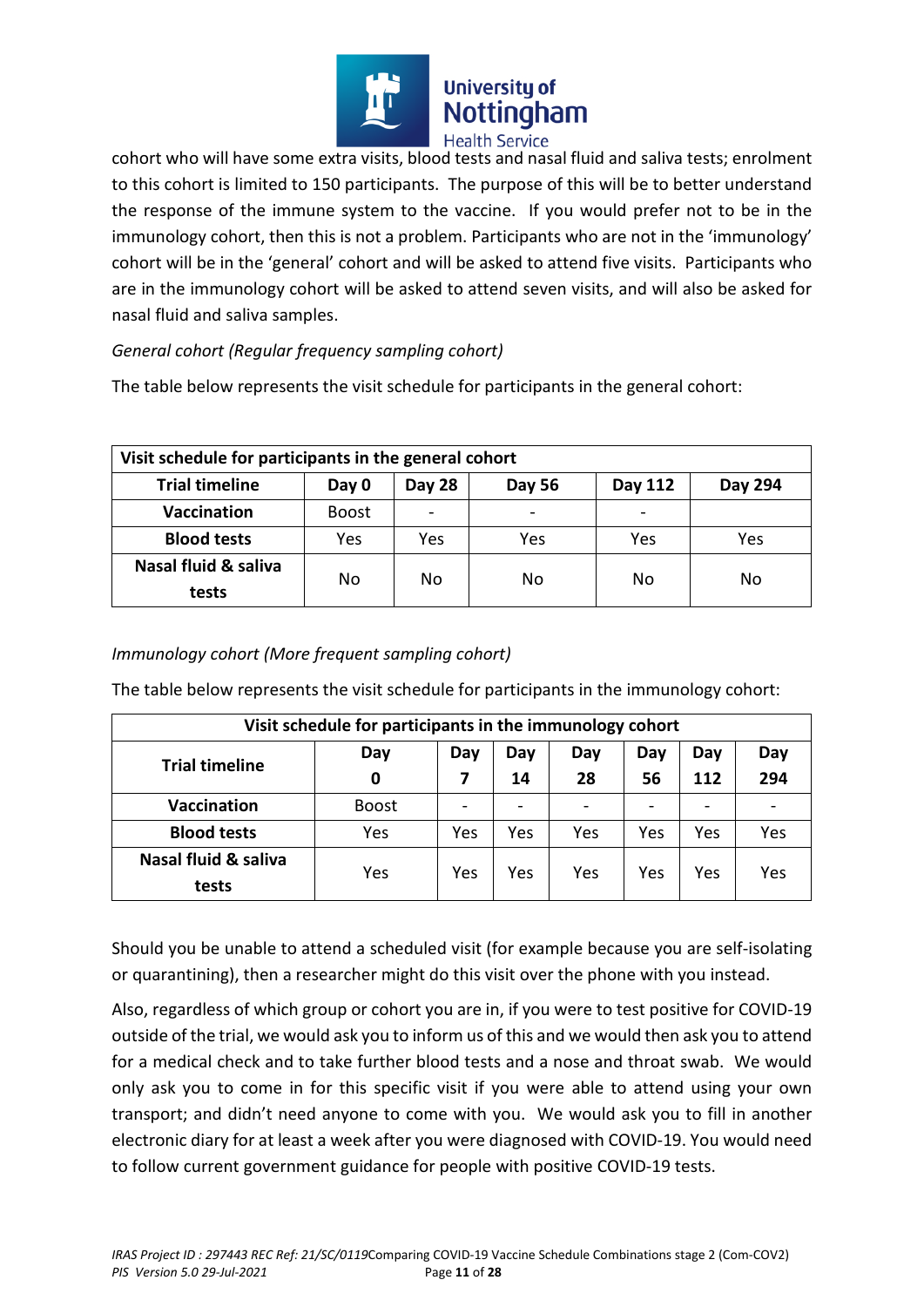

## **What things should I consider before taking part in this study?**

If you are of female sex and able to have children, you must be willing to practise continuous effective contraception for three months after boost; methods of effective contraception are listed in the eligibility questionnaire.

#### Blood Donation

Under current UK regulations, participants will not be able to donate blood during the trial.

## Private Insurance

If you have private medical or travel insurance you are advised to contact your insurance company before participating in this trial, as involvement may affect the cover provided.

# **Are there things I will be asked to avoid doing during the trial?**

You should not donate blood during the trial or take part in other studies that involve blood sampling or the administration of drugs or vaccines, including trials testing other preventative interventions for COVID-19. Once you have received a boost dose of vaccine in this study, you will also not be able to receive the boost dose that you were originally planned to receive through the national immunisation programme.

If during the trial you require any other vaccinations for health, travel, or occupational reasons, you should inform the trial team beforehand. We will discuss with you the most appropriate time to receive them.

# **What are the risks of taking part in this trial?**

The risks and side effects of the proposed vaccinations and trial procedures are detailed here:

# Receiving an unapproved vaccine

This trial includes the Novavax vaccine. It has been tested in clinical trials which have shown it to be effective at preventing COVID-19, without raising safety concerns. It is not, however, already approved for use in the UK outside research studies. As the trial is randomised, there is a chance that you could receive this unapproved vaccine as your boost vaccine allocation. You would not know this, as you would be "blinded" to which vaccine you had received.

# Blood samples

Drawing blood may cause slight pain and occasionally bruising at the site where the needle enters. Some people feel light-headed or even faint when having blood taken. The approximate volumes of blood taken during the course of the trial are between 20-80ml of blood at a single visit, with the total amount being approximately 160-270ml if you are in the general cohort, or (approximately) 380ml if you are in the immunology cohort. An additional 35-80ml would be taken at the COVID-19 pathway visit if you were to develop confirmed COVID-19 during the study. If repeat bloods are requested for safety reasons at a visit this will be up to 7ml. These amounts over the course of the year, should be below the limit of 470mL every 3 – 4 months for blood donations to the National Blood Transfusion Service.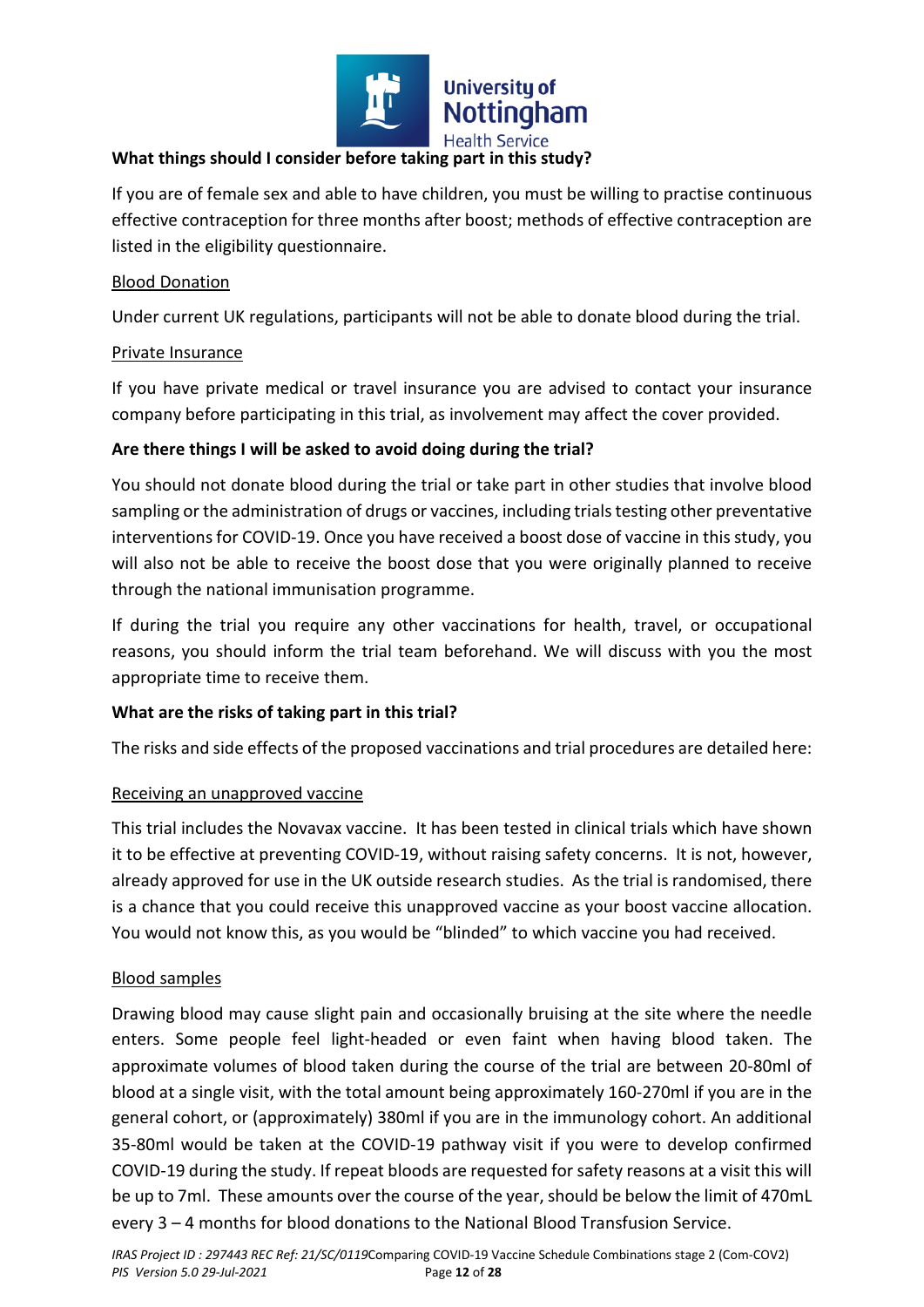

If abnormal results or undiagnosed conditions are found during the trial these will be discussed with you and, if you agree, your GP (or a hospital specialist, if more appropriate) will be informed. Any newly diagnosed conditions will be looked after within the NHS. Participants will not be informed of the results of their levels of post-vaccine immunity against the COVID-19 virus as these are not clinically validated tests.

## Nasal fluid samples

This will involve insertion of a small swab of soft synthetic material about 2cm into your nostril and leaving it in there, pressed up against the inside of your nose for about one minute. This can cause some eye-watering, but should not cause any damage to your nostrils. Some people might have more sensitive nostril linings and this might rarely cause a small amount of bleeding.

## Saliva samples

We aim to collect approximately 1-1.5mls saliva using a funnel and collection tube. Participants may find the saliva collection process unsavoury as it is involves drooling and spitting into a collection device. We would ask participants who are giving saliva samples not to eat, drink, smoke, chew gum, brush their teeth or use mouthwash for at least 30 minutes prior to their appointment.

#### Vaccination Side Effects

# *Common side effects*

People very often have tenderness, pain, warmth, redness, itching, swelling or bruising or less commonly have a small lump in their arm where they have been vaccinated.

#### *Other common side effects*

Some people can develop these symptoms after vaccination. They usually last for less than a week after you are vaccinated (more commonly 24-48 hours afterwards).

- **Tiredness**
- **Headaches**
- Flu-like symptoms, such as high temperature, sore throat, runny nose, cough and chills
- Muscle aches
- Joint aches
- Feeling generally unwell (malaise)
- Feeling sick or nauseated or vomiting

Other less common side effects:

- Abdominal pain
- Decreased appetite
- Feeling dizzy
- Swollen lymph nodes (glands)
- Excessive sweating, itching skin or rash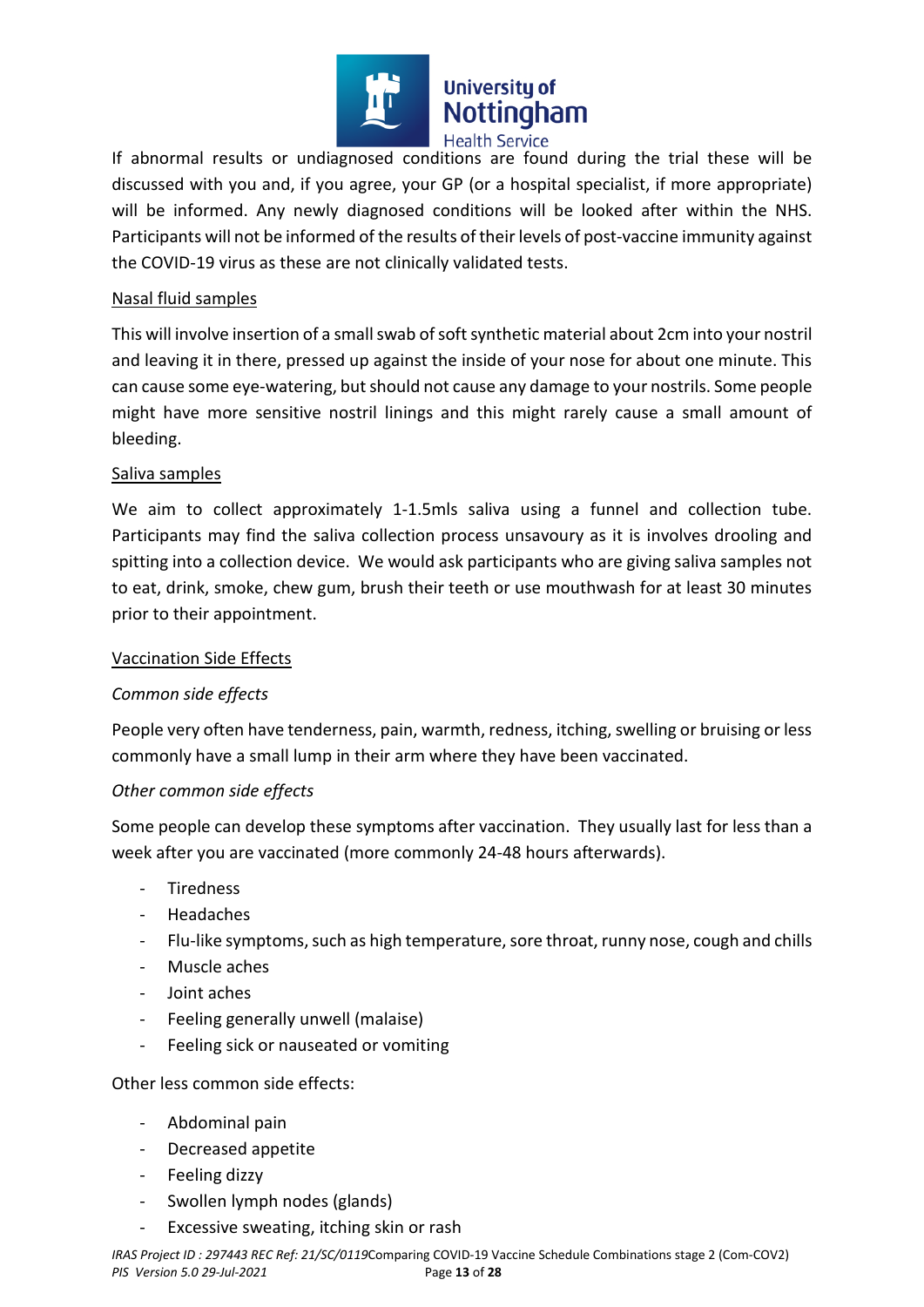

#### - Rashes

Many of these symptoms can be reduced by use of paracetamol around the time of immunisation and over the next 24 hours. We would not routinely recommend the use of ibuprofen or other anti-inflammatory medication at this time.

After immunisation with the Pfizer vaccine, difficulty sleeping has been observed in fewer than 1 in 100 people, and weakness of the muscles on one side of the face has been observed in fewer than 1 in 1000 people.

# *Serious Reactions*

With any vaccination there is a small risk of rare serious adverse events, such as an allergic reaction. Severe allergic reactions to vaccines (anaphylaxis) are rare, but can be fatal. Anaphylaxis is known to occur in approximately 2.5-4.7 per million doses of the Moderna/Pfizer vaccines. More generally anaphylaxis occurs in 1 in 1,000,000 doses of all vaccines, but can occur in response to any vaccine or medication. In case of the unlikely event of anaphylaxis, medication for treating allergic reactions is available and the researchers are appropriately trained in the management of anaphylaxis.

These are new vaccines, and there may be side effects that we are not yet aware of. Further information about vaccine safety is being actively gathered as the vaccines are being used in the UK and globally.

Following reports of blood clots with lowered platelets following immunisation with the AstraZeneca vaccine a review has been undertaken by the MHRA and the EMA (European Medicines Agency). The reports were into a very rare type of blood clot in the brain, known as cerebral venous sinus thrombosis (CVST), and in some other organs together with low levels of platelets (thrombocytopenia) that might be associated with vaccination with the AstraZeneca vaccine. Up to and including 31 March 2021 there have been 79 UK reports of these blood clots and unfortunately 19 people died. By 31 March 2021 20.2 million doses of the AstraZeneca vaccine had been given in the UK. This means the overall risk of these blood clots is extremely rare, approximately 4 people in a million who receive the vaccine.

The full reports released by MHRA and JCVI can be found at the following links:

https://www.gov.uk/government/news/mhra-issues-new-advice-concluding-apossible-link-between-covid-19-vaccine-astrazeneca-and-extremely-rare-unlikely-tooccur-blood-clots

https://www.gov.uk/government/publications/use-of-the-astrazeneca-covid-19 vaccine-jcvi-statement/jcvi-statement-on-use-of-the-astrazeneca-covid-19-vaccine-7-april-2021

# Additional side effects to be alert for in the 28 days following vaccination are;

 Sudden severe headache that does not improve with usual pain killers or is getting worse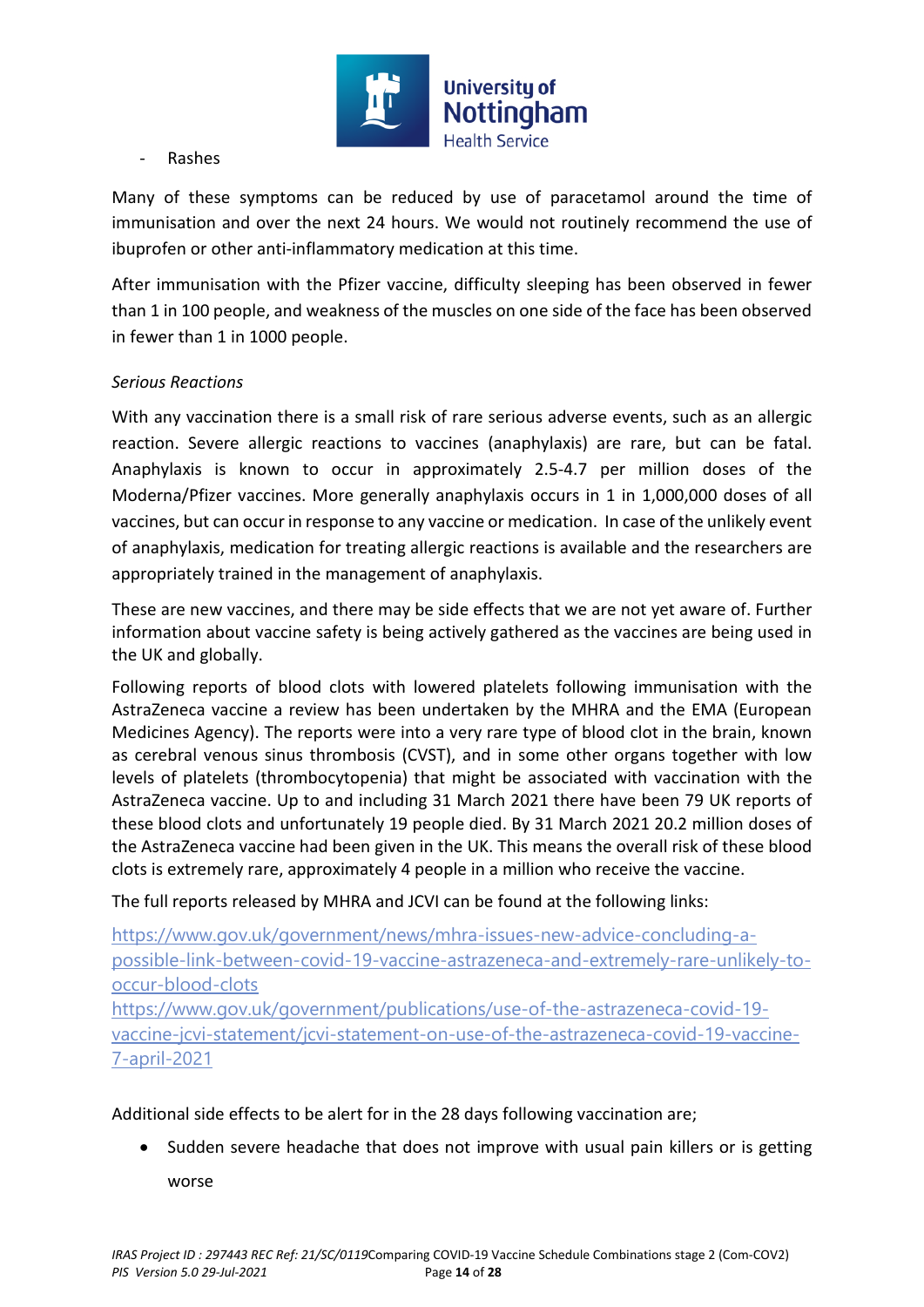

- An unusual headache which seems worse when lying down or bending over, or may be accompanied by blurred vision, nausea and vomiting, difficulty with speech, weakness, drowsiness or seizures
- New and unexplained pinprick bruising or bleeding
- Shortness of breath, chest pain, leg swelling or persistent abdominal pain.

You will be informed of any significant change in the vaccine safety profile.

You will be provided with a 24h trial mobile number. If you experience unexpected events or experience a headache that lasts for more than 4 days after vaccination, or bruising beyond the site of vaccination after a few days, or become in any way concerned you can use this to contact one of the trial doctors at any time. We will ask you to record these symptoms in the e-diary too.

# *Theoretical risks - Could immunisation make COVID-19 disease worse?*

In the past, experimental vaccines were developed by different research groups against the SARS virus, which is in the same family as the COVID-19 virus and also infects the lungs. In some cases, animals that received certain types of experimental SARS vaccines appeared to develop *more severe* lung inflammation when they were later infected with SARS compared with unvaccinated animals. There has also been one report of this increased diseaseassociated inflammation being seen in a mouse study for a vaccine against MERS-CoV (another related virus), but this has not been observed in any other reported animal studies, and has not been seen in any of the trials of the vaccines being used in this trial. Importantly, this has not been seen in any of the human studies of these vaccines, which have shown immunisation with the vaccines used in this trial does provide protection against COVID-19 disease.

# **Will I be protected against COVID-19 from having the vaccines in this trial?**

*IRAS Project ID : 297443 REC Ref: 21/SC/0119*Comparing COVID-19 Vaccine Schedule Combinations stage 2 (Com-COV2) *PIS Version 5.0 29-Jul-2021* Page **15** of **28** If you participate in this trial you might not receive the same level of protection as that provided by standard vaccinations. The vaccines in this trial have been tested and shown to be protective against COVID-19 when given as a two-dose schedule with the same vaccine at both doses. We do not know whether having two different vaccines would give you the same protection against getting COVID-19 as having two doses of the same vaccine, which is why we are doing this trial. The answers to this question, which you would be helping us to provide, are really important. There are various reasons why it might not be possible to give two doses of the same vaccine in the future, such as shortage of supply generally or availability at a local level. Participation in the trial will mean that you might overall receive two doses of the same vaccine or two doses of different vaccines. The results of the trial will allow us to make comparisons between the two possibilities. You will not know whether the boost dose you receive through the trial is the same as the one you had for your prime through the national immunisation programme. You should still continue to follow up-to-date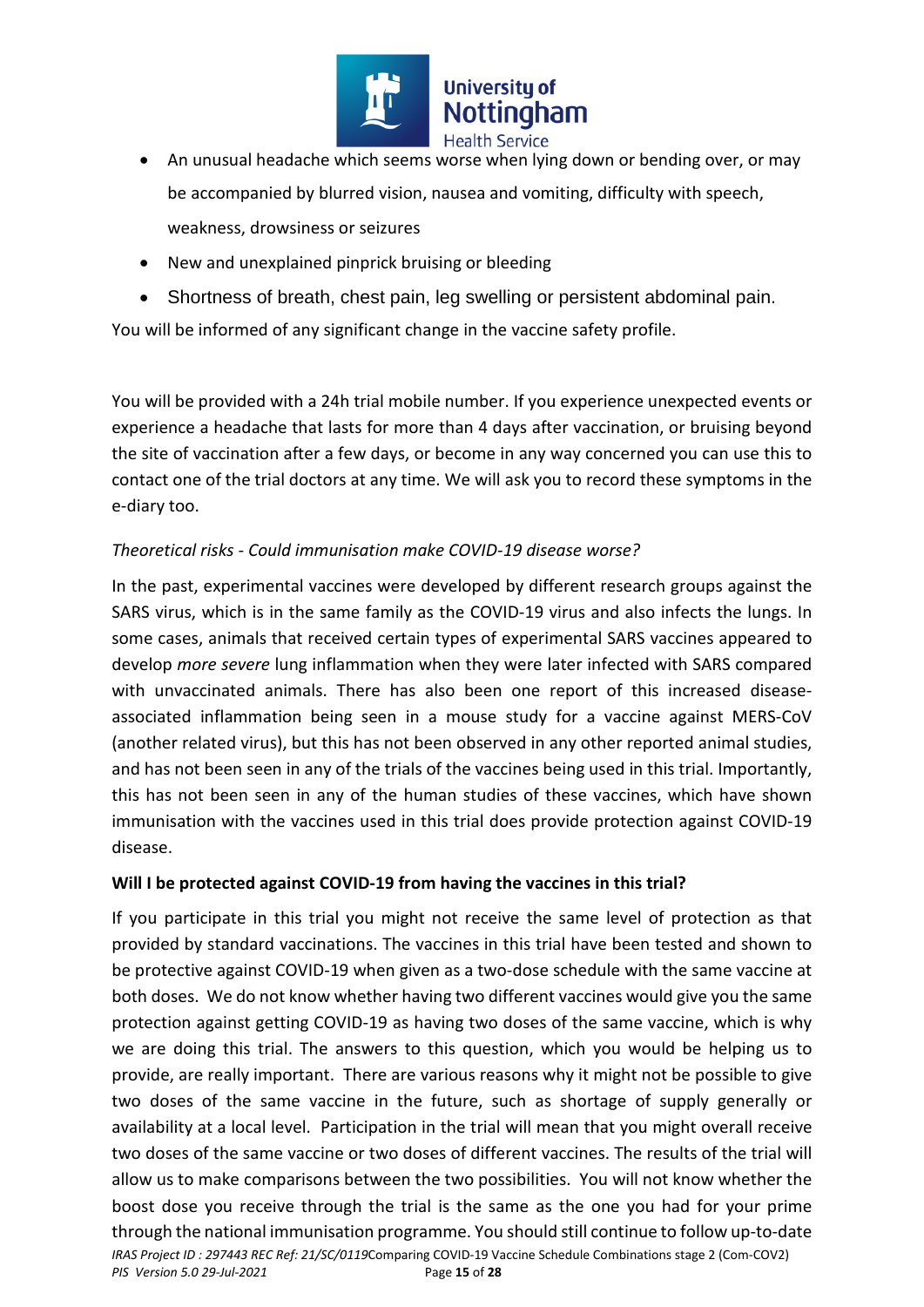

national guidelines regarding social distancing and other coronavirus precautions as appropriate.

It is possible that people who receive different vaccines for their first and second doses might develop a better immune response than someone who receives the same vaccine for first and second dose. This has the potential to be beneficial and we will be looking at the kind of immune responses that are produced by different vaccine schedules.

# **If you find out that having two different vaccines does not give good immune responses against COVID-19 will you give me another vaccine?**

This study is being overseen by a safety monitoring board and a steering committee, who will evaluate part-way through the trial whether there are signs that any of the vaccine combinations are not giving a good enough immune response. If they were to find any sign that any of the different combinations of vaccine were significantly less effective than the standard approach of two doses of the same vaccine you would be informed. We would then take the oversight committee's advice in deciding whether an additional dose of vaccine would be appropriate, and what vaccine this should be, based on all available information at that time.

Of note, the current national guidance for COVID-19 vaccines recommends that individuals who have received two doses of any combination of approved COVID vaccine do not require any additional doses, and it is anticipated that this will apply to the Novavax vaccine if it is approved. This advice may of course change depending on future changes to the national immunisation policy.

# **What if I decide I would like to take up my boost dose from the NHS as well, just in case?**

Participation in this trial means that, unless the trial team specifically advise otherwise, you will not be able to receive your originally scheduled boost in the national programme. We will ask your GP to add the receipt of your vaccine to your medical record, however, during the trial, your medical record will not state which vaccine you received. Once the trial has finished, and you have been told which vaccine you had, we will write to your GP and ask them to update your records.

# **What if I am offered a "boost" (third dose) COVID-19 immunisation from the NHS**

You are free to accept an offer of a third dose of a COVID-19 vaccine as part of an NHS national 'boosting' programme. We would ask that you let the trial team know as soon as possible if you receive an offer of a boost vaccine.

If Com-COV2 participants are being offered booster doses, we may bring the last trial visit (V5) forwards to as early as seven months from joining the study (rather than at 10 months, as originally planned). This would not be an extra visit – it would be the same final trial visit but moved earlier. This would be to ensure as much trial data as possible is collected before participants receive a COVID-19 vaccine that is not part of the trial schedule – as this would affect the trial results.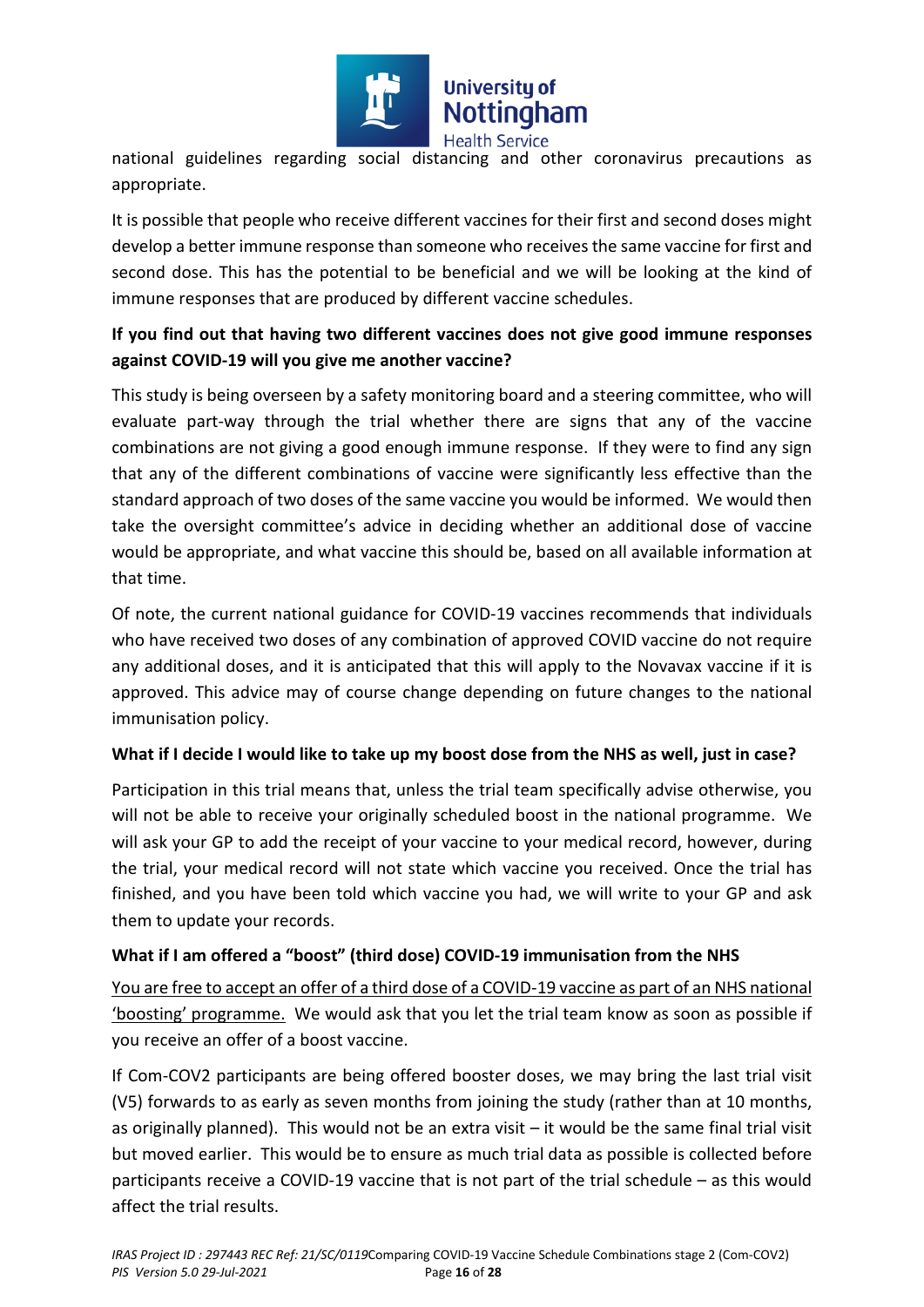

We will update all participants as soon as we have more information on this.

# **Why can't I know what vaccine I've had in the trial?**

Participants in this trial will not know which vaccine schedule they have received until after the end of the trial. This procedure is known as blinding and is a critical part of the trial to avoid bias. For example: If you know which vaccine you have, you might, subconsciously be more or less likely to report certain symptoms. For this purpose, we would not unblind you (tell you which vaccines you received) until the end of the trial, even if you withdrew from the trial, as it would seriously affect our ability to interpret the trial data. We would, however, unblind participants earlier if:

- It became apparent that one schedule was producing an immune response that was thought to be inadequate
- There was an urgent safety need
- Participants were significantly disadvantaged by not being able to know which vaccines they had received in the trial

# **Will I be given proof of immunisation from the trial? If "vaccine passports" are introduced, will I get one from being in the trial?**

At the vaccination visit your COVID-19 vaccination card that you got at your prime visit in the national programme will be updated to note that you have now had a boost dose. The difference will be that this entry will not give the name and batch number of the vaccine you have received (as this would "unblind" you). Instead, the card will be marked with "COVID-19 vaccine" "Com-COV2 Trial" and the date. We will also write to your GP to ask them to enter this information into your medical record. We are working together with the vaccine task force and NHS digital to ensure that there is a digital record of the COVID vaccines received during the trial, for our participants. Whilst participants remain blinded to which vaccines, they have received, we will provide all participants with an official letter addressed to "to whom it may concern" stating their involvement in the trial, the premise of the trial and the dates of their vaccines.

In order not to disadvantage our participants in a rapidly changing landscape of rules affecting national and international travel as well as event attendance, we will make every effort to ensure participants' vaccination status is recorded in the most suitable manner.

As of the  $11<sup>th</sup>$  June 2021, the Department of Health and Social care has confirmed that vaccination certification will be available to trial participants, regardless of what vaccines or schedules they had received through the trial. This would mean that participants would receive a vaccination certification letter, or vaccinated status on the NHS app ("green tick"), without being able to see which vaccines they had received, and could remain blinded in the study. With this, participants should be granted access to any domestic event or location that requires this certification.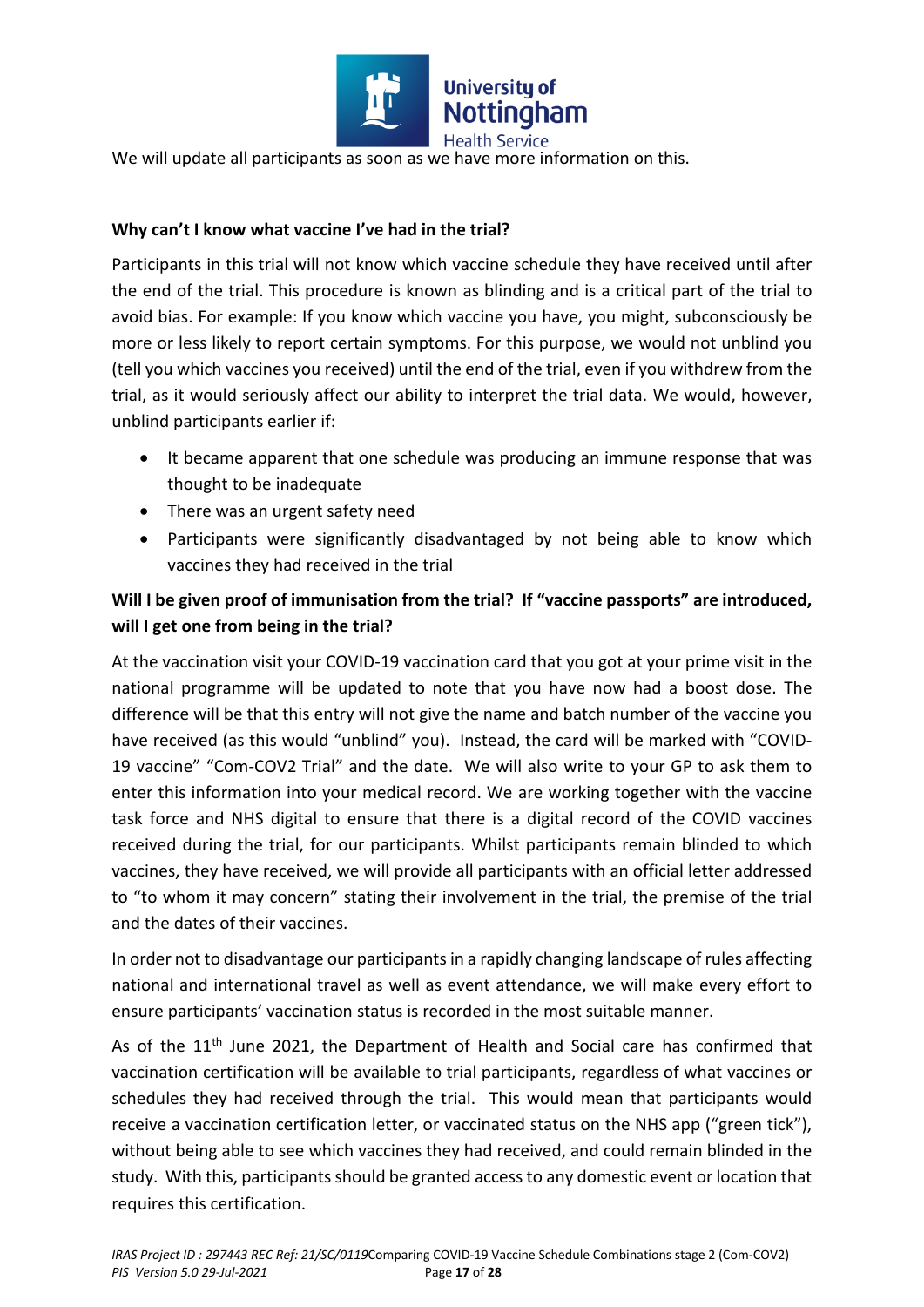

Should, despite having domestic vaccinated status certification, individual participants are disadvantaged by remaining blinded, then we will consider unblinding participants on an individual basis. We will always seek to not disadvantage our participants and will be responsive to any of these kinds of potential changes - taking advice from the trial oversight committees.

If, despite the implementation of the above measures, it is apparent that participants as an overall group are being seriously disadvantaged by remaining blinded in this study, then a mass unblinding process will be initiated.

Unblinding does not mean that the trial has finished, or that follow up visits have stopped. There are still many very important questions that continued participation in the trial after unblinding can help us answer – most importantly looking at the immune responses to the vaccines received and continued monitoring for safety.

# **What are the advantages of taking part?**

We anticipate that participating in the trial will mean that you gain some protection against the coronavirus (but cannot guarantee this). You may also receive your boost dose of vaccine a few weeks earlier than you were planned to receive it from the national immunisation programme. Most importantly, the information gained from the trial will make a valuable contribution to the pandemic response.

#### **What should you do if you believe you may have developed COVID-19 during the trial?**

A common and expected side effect of COVID-19 vaccines is fever. If you develop fever in the first 48 hours post-vaccination only, you would not need to self-isolate unless you had other symptoms of COVID-19. If your fever continued (or you had another episode of fever) after 48 hours then you would need to follow the current government advice around seeking testing. We would also ask you to record any fever that you have in your e-diary. If the fever didn't continue, then it is likely that it was a vaccine effect and you can carry on as normal.

Excluding the above, if you develop symptoms that meet the UK government COVID-19 testing criteria, then you must arrange an NHS test as soon as possible, following the normal routes. If this test is positive, you would need to follow government guidance regarding selfisolation as usual. We would also ask you to contact the trial team on 0115 846 8888 or at nnccg.research@nhs.net. If you test positive on an alternative route such as via work or a commercial test then please let the trial team know as well.

If you have a positive test, we may invite you for a visit in our clinic which would involve a blood test a nose swab (and a mucosal fluid and a saliva sample if this is something you have done at other visits) and a review by a doctor. These swabs would be looking for the SARS-CoV-2 virus, but may not be processed immediately – we would not inform you of the results as they are a repeat of the positive result you already have. We may have to inform Public Health England of the results of this swab and convey to them details about you including your name as a legal public health requirement.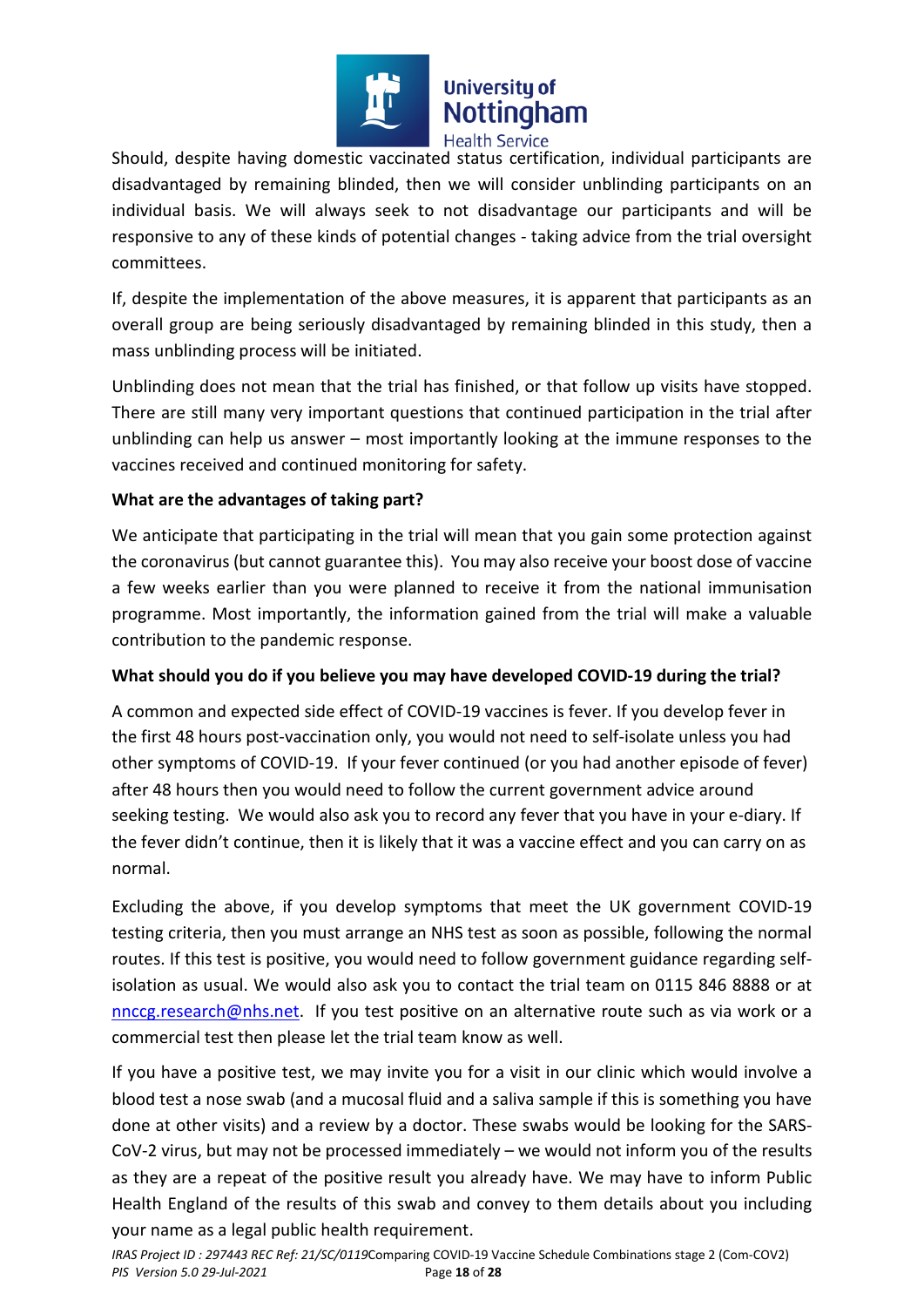

Please do not attend the clinical trial site until you have been asked by the trial team to do so. Although, in general, you should adhere to government guidance and stay at home when required (for instance during self-isolation or lockdown), **attending the trial site for visits during these periods (once asked to do so) is exempt from these rules**.

If you are unwell and unable to contact the trial team directly then contact the NHS 111 service or phone 999 if you are severely unwell.

If you are admitted to hospital during the trial then you should inform the medical or nursing staff that you are taking part in this trial. We will provide a contact card for you to give to these staff which will have a link to a website for them to fill in details about your admission. We would also like you to let us know (if you are able) that this has happened.

# *Do I get access to extra medical treatment from being in the trial?*

It is important that you understand that if you do become seriously unwell and need to be admitted to hospital, the standard referral routes within the NHS will be used. Participants will be treated the same way as the general population in this context of the COVID-19 pandemic. We are unable to offer extra medical support outside what is available from the NHS for the general public.

# **Will I be compensated for taking part in this trial?**

Once enrolled you will be compensated for your time, the inconvenience of having blood tests and procedures, and your travel expenses. The total amount compensated will be between approximately **£225-£315** depending on the total number of visits attended. Additional visits will be paid at a rate of £45/visit after the Day 28 visit, Day 182 visit and the Day 294 visit. For those who attend for final screening and vaccination visit (Day 0) but are not eligible to proceed further in the trial, payment will be initiated that day.

Trial reimbursement will be made by bank transfer throughout the trial, so please bring your bank details with you to your screening visit (no cash payments can be made). Should you decide to withdraw from the trial before it is completed, payment will be *pro rata* (you will receive a proportion of the total amount).

# **What if the area I live in, or where the trial is, goes back into lockdown or high-level restrictions?**

Travel for visits for trial purposes are exempt from government restriction, as it is considered an essential journey.

# **What if new information becomes available?**

Sometimes during a trial, new information relevant to the trial becomes available. If this happens, we will tell you about it and discuss whether you want to, or should, continue in the trial. If you decide to continue to take part, you may be asked to sign an updated consent form. On receiving new information, we may consider it to be in your best interests to withdraw you from the trial. Your participation in this trial may also be stopped at any time by the trial doctor or the Sponsor for other reasons.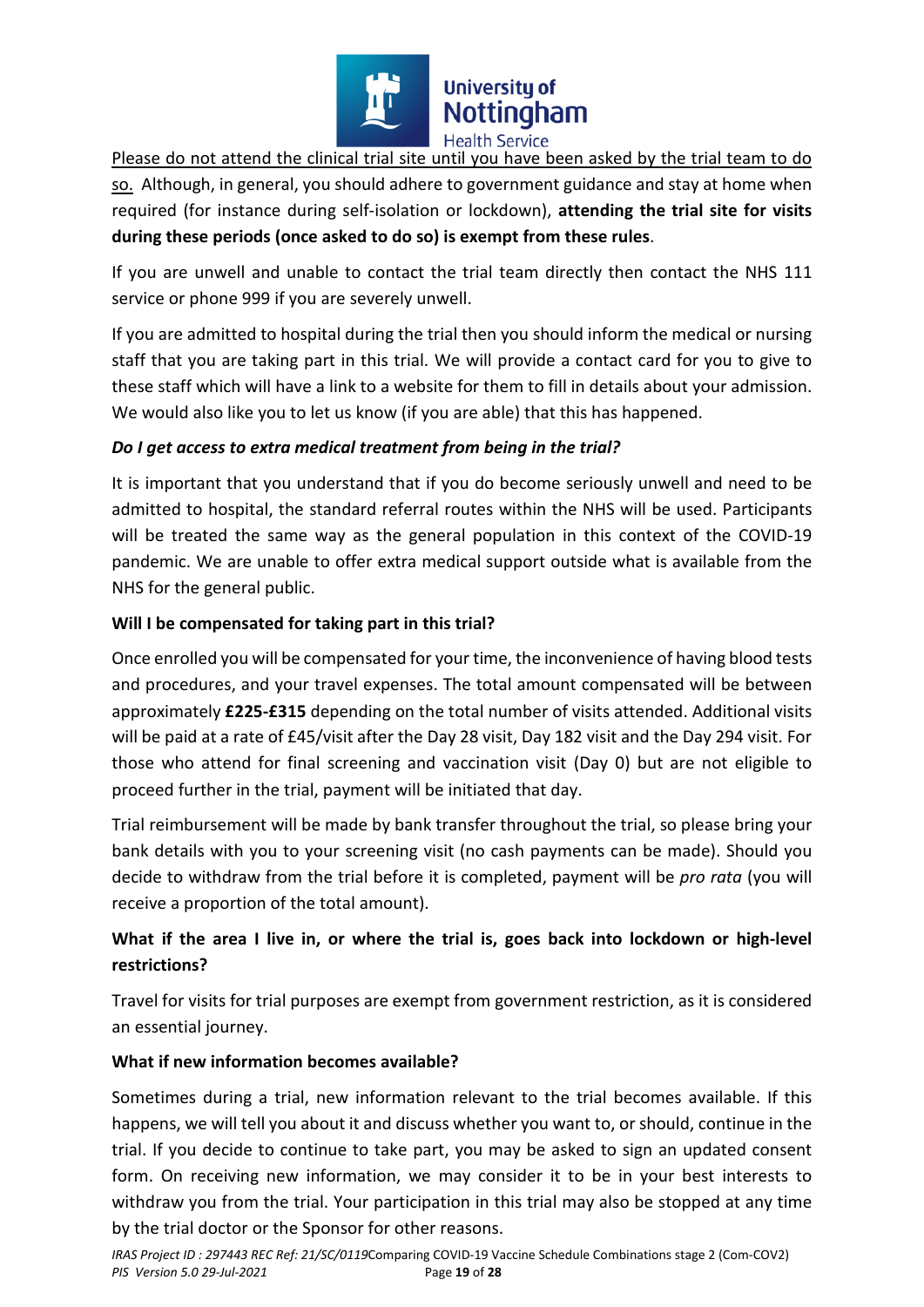

## **What will happen if I do not want to carry on with the trial?**

If, after enrolment, you change your mind about being involved with this trial you are free to withdraw, at any time, without giving a reason. If you withdraw we would not usually perform any more research procedures; although occasionally we might need to offer you a follow up visit for safety purposes, for example for blood tests. You would not have to agree to this. Your decision will not result in any penalty. Unless you state otherwise, any samples taken whilst you have been in the trial will continue to be stored and used for research as detailed above. You are free to request that your samples are destroyed at any time during or after the trial. Your data would be managed as laid out in the section 'What will happen to my data'. If you choose to withdraw from the trial, your standard medical care will not be affected.

#### **What if something goes wrong?**

The investigators recognise the important contribution that volunteers make to medical research and make every effort to ensure your safety and well-being. The University of Oxford, as the research Sponsor, has arrangements in place in the unlikely event that you suffer any harm as a direct consequence of your participation in this trial.

In the event of harm being suffered, while the Sponsor will cooperate with any claim, you may wish to seek independent legal advice to ensure that you are properly represented in pursuing any complaint. The trial doctor can advise you of further action and refer you to a doctor within the NHS for treatment, if necessary. NHS indemnity operates in respect of the clinical treatment which may be provided if you needed to be admitted to hospital.

#### **Complaints statement**

If you wish to complain about any aspect of the way in which you have been approached or treated during the course of this trial, you should contact the research investigators who will do their best to address your concerns by sending us an email to nnccg.research@nhs.net. Alternatively, you may contact the University of Oxford Clinical Trials and Research Governance (CTRG) office on 01865 616480 or the head of CTRG, email ctrg@admin.ox.ac.uk

#### **Would my taking part in this trial be kept confidential?**

All information that is collected about you during the course of the research will be coded with a trial number and kept confidential. The information is available to the trial team, authorised collaborators, ethical review committees, University of Nottingham Health Service, government regulatory agencies and the Sponsor (University of Oxford), who can ask to access the trial data. Responsible independent monitors may be given access to data for monitoring and/or audit of the trial to ensure we are complying with regulations. They are bound by the same confidentiality rules. The electronic diary is sent to you by email to complete online. Your email address will be stored on a secure University of Oxford server, access to the diary system is password controlled and only trial site staff and sponsor IT management can view the email address.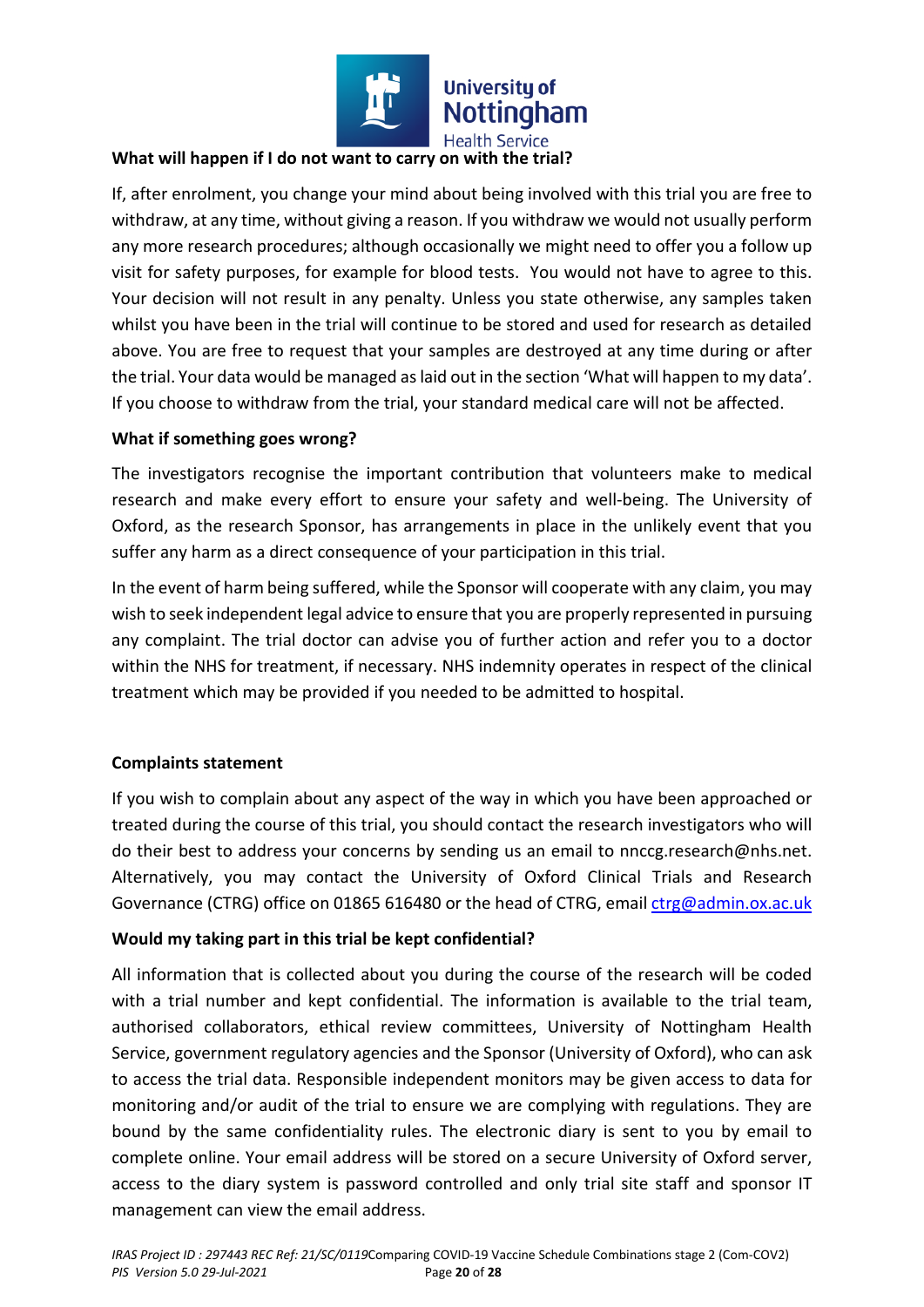

Every effort will be taken to maintain confidentiality. Information about you may be stored electronically on a secure server, and paper notes will be kept in a key-locked filing cabinet or restricted access office at the Cripps Health Centre, University of Nottingham Health Service or at the Centre for Clinical Vaccinology and Tropical Medicine (CCVTM), University of Oxford. Trial results will be published in a scientific journal but nothing that could identify you will be included in any report or publication. Your de-identified data collected in the trial may also be used in future research projects that may take place in hospitals, universities, non-profit institutions or commercial laboratories worldwide. We would not share anything that could identify you.

If you are not enrolled on the trial, either because you were not eligible after screening or there was not capacity to enrol you, then any data collected will be kept until the end of the trial.

# **What will happen to my data?**

Data protection regulation requires that we state the legal basis for processing information about you. In the case of research, this is 'a task in the public interest.' The University of Oxford is the data controller and is responsible for looking after your information and using it properly.

We will be using information from you and your medical records in order to undertake this trial and will use the minimum personally-identifiable information possible. We will keep identifiable information about you such as contact details for a minimum of 5 years, but with a review of this every 5 years after the trial has finished. This includes a copy of your consent form. The need to store this information for longer will be subject to ongoing review, taking into account the value of retaining this information for participant safety (e.g. to inform participants of unexpected safety signals emerging from post-licensing surveillance), as a resource for the participants (e.g. if they wish to check which vaccine they have received in the study) and any regulatory requirements. De-identified research data will be stored indefinitely. If you have agreed that samples can be retained for future research then your personally identifiable information will be kept with restricted access solely for the purposes of sample management for a minimum of five years after the last sample has been either used or disposed of in order to meet regulatory requirements. Samples will be provided for future research only in a form that does not identify you. We will store research data securely at the University of Oxford indefinitely following removal of identifiable information. If you agree to your details being held to be contacted regarding future research, we will retain a record of this consent until such time as your details are removed from our database but will keep this separate from your research data. The trial team will use your name and contact details, to contact you about the research trial, and make sure that relevant information about the trial is recorded for your care, in relation to your health during the trial and to oversee the quality of the trial.

At the completion of the trial, unless you consent otherwise (e.g. if you request to be informed of other trials), your personal details will not be used to contact you other than exceptional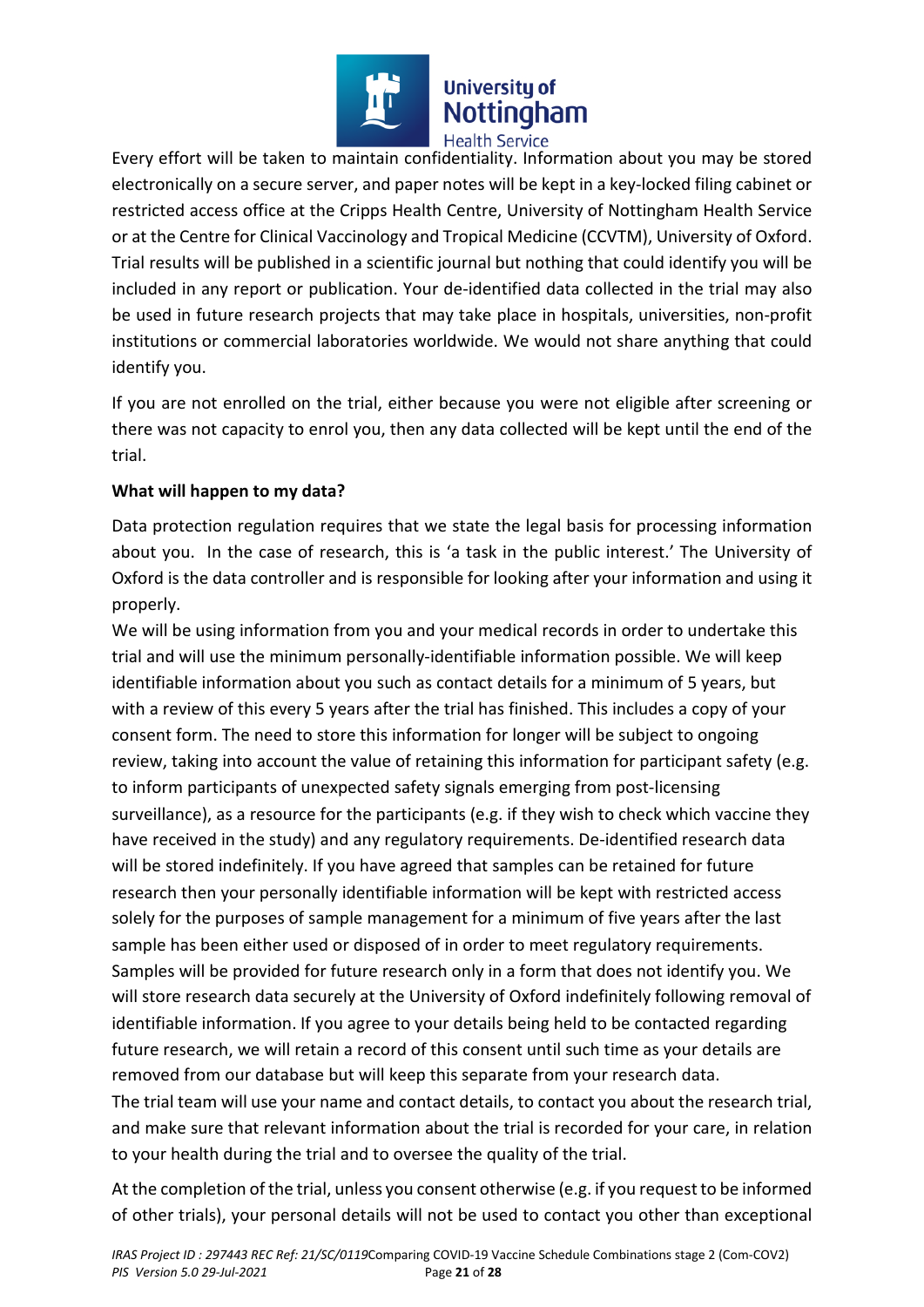

circumstances concerning your safety. If you consent to take part in another trial carried out by the Cripps Health Centre, University of Nottingham Health Service, personal information and medical information including blood test results may be accessed to avoid unnecessary repetition.

Your bank details will be stored for 7 years in line with university financial policy.

Data protection regulation provides you with control over your personal data and how it is used. When you agree to your information being used in research, however, some of those rights may be limited in order for the research to be reliable and accurate. Further information about your rights with respect to your personal data is available at: https://compliance.web.ox.ac.uk/individual-rights

Note that in order to check that we are conducting the trial to high standards we will be engaging trial monitors, who will have access to your data (including personal identifying information). They will not be retaining data beyond the end of the study. Minimal information about you (not including any identifiable information) may also be shared with third parties such as Public Health England or laboratories undertaking analysis of your blood samples (including, but not limited to, Oxford Immunotec, Nexelis and laboratories outside of the UK) to help us conduct this research. Retention of data by these third parties will be as per PHE/local policies. Anonymised reports on safety information related to the AstraZeneca and Novavax vaccines will be shared with AstraZeneca or Novavax, respectively.

Some participants will have signed up to NHS Digital's *'Sign up to be contacted for coronavirus vaccine studies'* service*.* Further information regarding how we will inform NHS Digital of your enrolment in this trial, will be supplied in a Supplementary Privacy Notice for volunteers who are enrolled in the trial.

# **Involvement of the General Practitioner (GP)/Family doctor**

In order to enrol into this trial, you will be required to sign a form documenting that you consent for us to contact your GP if we need to. This is in case we need to contact your GP to check there are no medical reasons that they are aware of that would make your participation inadvisable. Your GP may be asked to share information about your medical history and give access to any other medical records as required. The researchers will not enrol you in the trial if your GP has relevant concerns about your eligibility or safety.

If you are enrolled in the trial we will write to your GP to let them know this. This will be done regardless of whether we check any medical information with them. It is important to do this so that your medical records are kept up to date.

If you have up to date copies of your medical records or GP summary records please bring these to your screening visit.

# **What will happen to any samples I give?**

If you consent, some of your leftover blood samples can be stored and used for future infectious disease or vaccine-related research in the Oxford BioBank. This is optional; your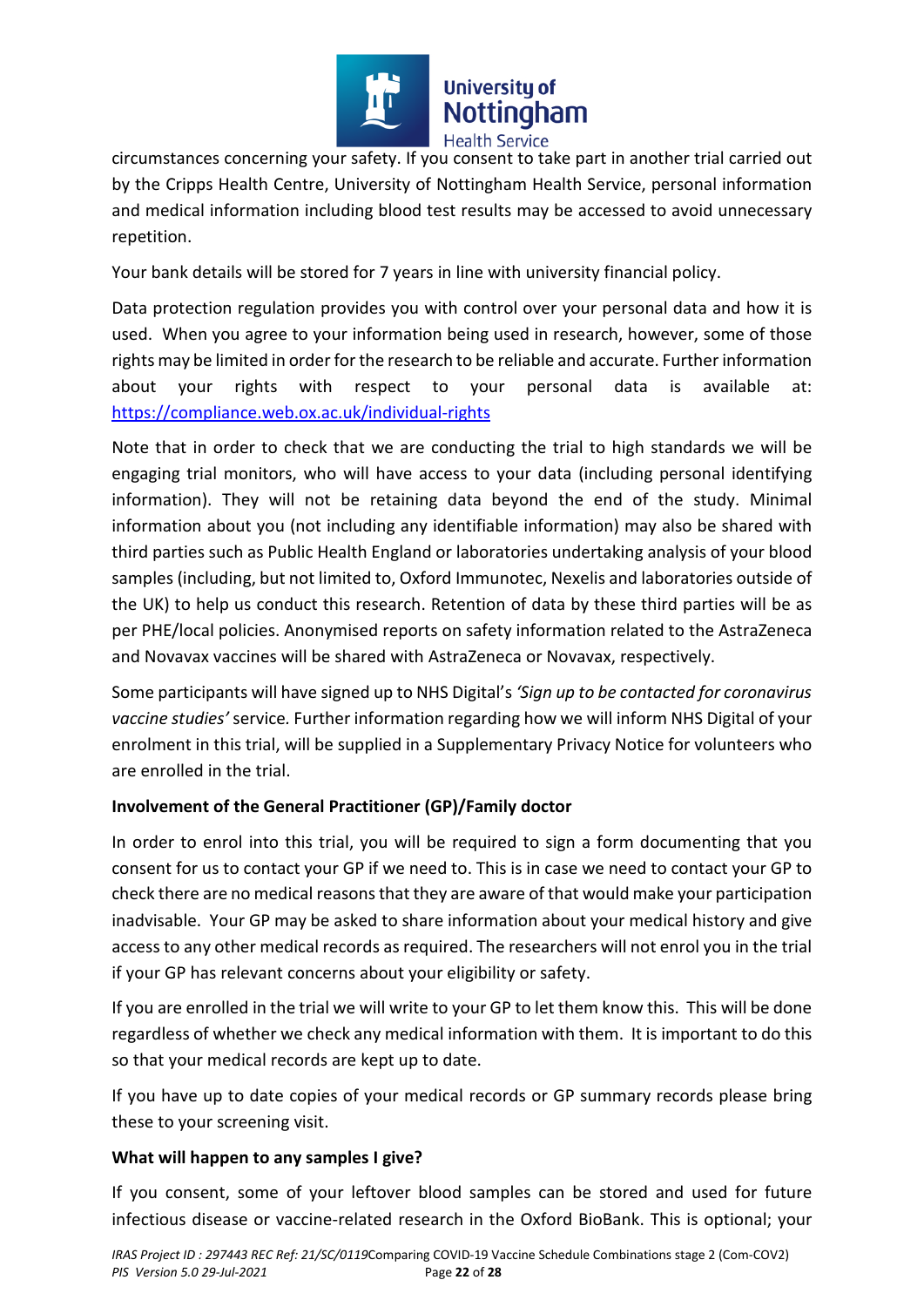

participation in this trial will not be affected by your decision whether to allow storage and future use of your leftover samples. Upon your request at any time, your remaining blood samples will be destroyed.

Your trial samples will be analysed in the site Nottingham University Hospitals NHS Trust laboratories, University of Oxford research laboratories or other specialist laboratories. Other tests to look at the response of your body to the vaccine or to COVID-19 disease will be done with collaborating laboratories in the UK and in other countries, including North America. Any samples or data sent to them would not include information (such as your name) that identifies you.

# **Will any genetic tests be done?**

We would also ask for your permission to store your DNA for research related to infectious diseases and vaccination; you can still take part in the trial if you did not want us to do this. Your DNA is unique to you so it can never be completely anonymous, but again this would not be associated with any personal identifying information.

We are not planning to perform any genetic tests within this trial.

# **What will happen to the results of the research trial?**

The results of this research trial may be presented at scientific meetings or conferences and published in a scientific medical journal. This may not happen until 1 or 2 years after the trial is completed. If you contact the researchers in the future, you can obtain a copy of the results. You will not be identified in any report or publication.

The de-identified data from this trial will be shared with the collaborating partners who are organising and funding this research work. You will not be paid for any part of this. Data from this trial may be used as part of a student post-graduate degree, for example a MD or PhD.

#### **Taking part in future vaccine-related research**

With your consent, we would like to keep your contact details after the trial is complete, so we may inform you of opportunities to participate in future vaccine-related research. This is entirely optional and your participation in this trial will not be affected by your decision to allow or not allow storage of your contact details beyond your participation in this trial.

Your details will be stored electronically on a secure server and only authorised individuals at the Cripps Health Centre, University of Nottingham Health Service will have access to it. We will not, under any circumstances, share your contact details with any third party institutions without your permission. Being contacted does not oblige you to agree to take part in future research and you can ask us to have your contact details removed from our database at any time.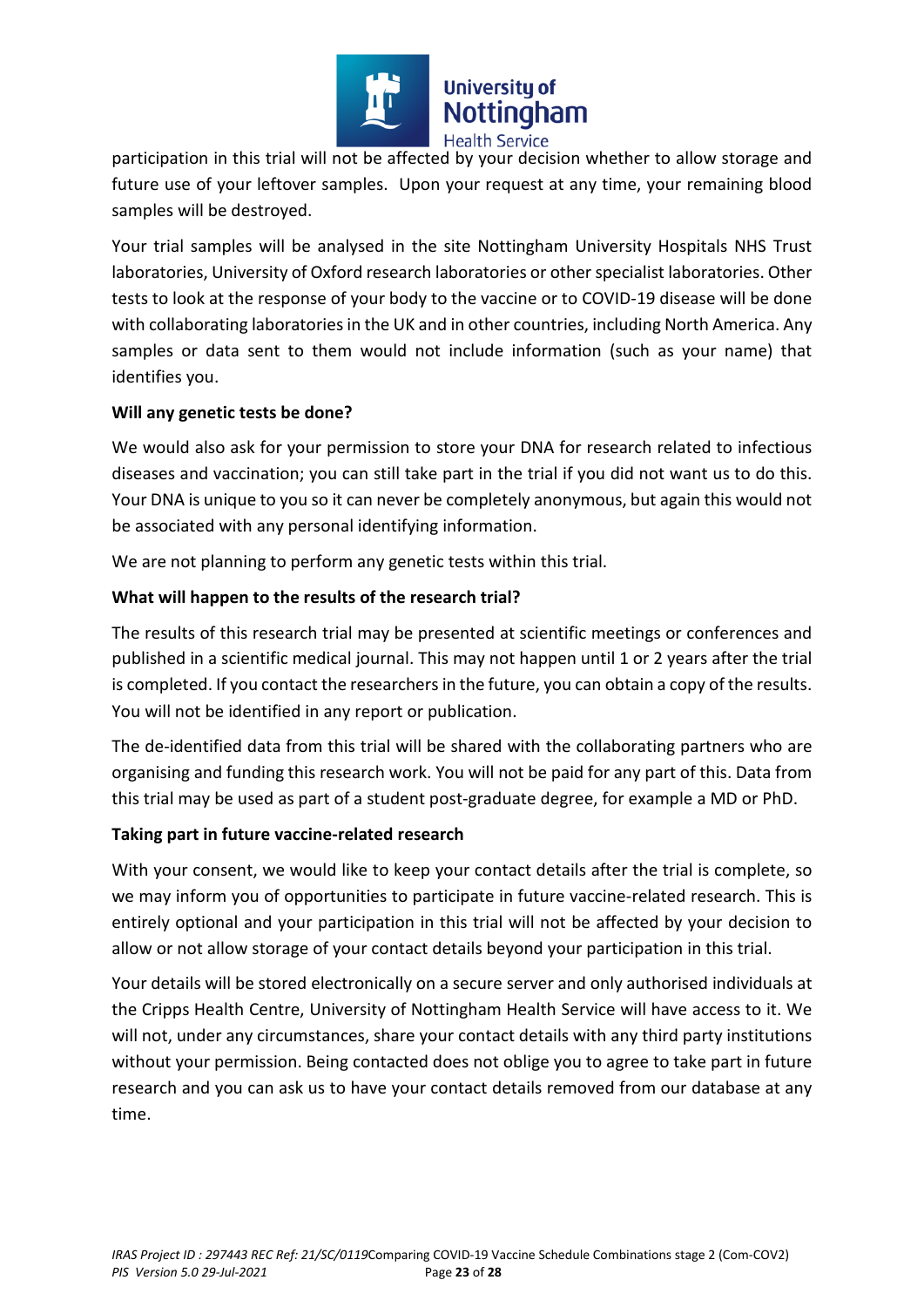

# **Who is sponsoring, organising and funding the research? Does the University of Oxford have a financial interest in the results of this trial?**

The trial is organised and sponsored by the University of Oxford. The trial is funded through financial support to the University of Oxford from the UK Vaccine Task Force, the National Institute for Health Research (NIHR - a UK government funded research agency), and the Collaboration for Epidemic Preparedness Innovations (CEPI). Neither your GP nor the researchers are paid for recruiting you into this trial. The AstraZeneca vaccine was developed as a partnership between the University of Oxford, who are sponsoring and coordinating this study, and AstraZeneca UK Limited. AstraZeneca holds an exclusive commercial license for this vaccine and has committed to making the vaccine available on a 'not for profit' basis for the duration of the current pandemic. Both parties could potentially profit from this vaccine in the future. AstraZeneca do not have any direct involvement in the conduct of this trial. The Novavax vaccine is being supplied to this study by Novavax; all other vaccines are coming from NHS supplies.

# **Who has reviewed the trial?**

This trial has been reviewed by the NHS Research Ethics Service (RES) – South Central – Berkshire and has been given a favourable ethical opinion. The MHRA, which regulates the use of all medicines in the UK, has reviewed the trial design and has granted permission to use these unlicensed vaccine schedules in this clinical trial.

# **Further information and contact details**

If you relocate during the course of the trial and would like to continue taking part, it may be possible if there is a trial site nearby that are able to perform the remainder of your trial visits. If this were the case, we may transfer copies of your research notes including consent forms. The responsibility for your continued care in the trial would be transferred to the new trial site.

We hope this information sheet has answered all your questions. If you would like further information about participating in research please visit the following website: http://www.nhs.uk/conditions/Clinical-trials/Pages/Introduction.aspx. For independent advice about participating in this trial you may wish to contact your GP. If you would like to speak to one of our team members to discuss any aspect of this trial or **if you are interested in taking part in the trial, please contact us**:

**Dr David Turner or Dr Simon Royal The University of Nottingham Health Service Cripps Health Centre University Park Nottingham NG7 2QW Email: nnccg.research@nhs.net**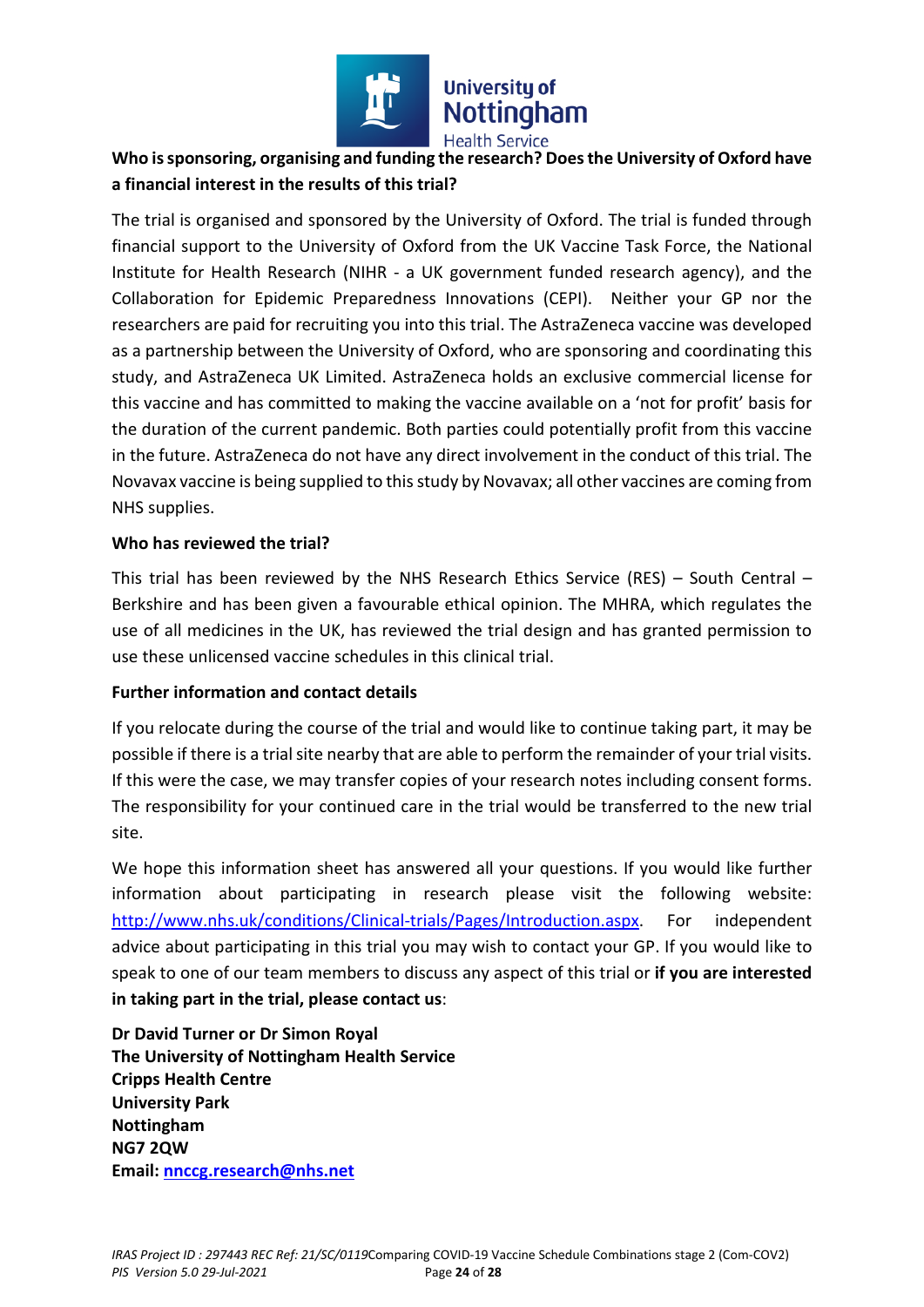

Supplementary Privacy Notice for Enrolled Participants

This privacy notice is for the Comparing COVID-19 Vaccine Schedule Combinations (Com-COV) study participants who have signed up to NHS Digital's *'Sign up to be contacted for coronavirus vaccine studies'* service*.* 

# *Data Protection*

In the course of enrolling in the Comparing COVID-19 Vaccine Schedules (Com-COV) study you have provided information about yourself ('personal data'). We (University of Oxford as Sponsor of the study) are the 'data controller' for this information, which means we decide how to use it and are responsible for looking after it in accordance with the General Data Protection Regulation and associated data protection legislation.

#### *How we use your data*

NHS Digital contacted you on behalf of the University of Oxford to invite you to join our Comparing COVID-19 Vaccine Schedule Combinations (Com-COV). This is because you signed up to NHS Digital's '*Sign up to be contacted for coronavirus vaccine studies service*'. You were contacted because you were eligible to take part in our study based on the information you provided to NHS Digital when you signed up to its service (namely your age and geographical location).

You can only be enrolled in one vaccine study at a time. This means we need to let NHS Digital know that you are now enrolled in our study. We will do this so that NHS Digital can update its records and so you are not contacted unnecessarily about any joining any other vaccine studies or inadvertently enrolled in more than one study at a time.

Each site will review which of their participants had signed up to NHS Digital's *Sign up to be contacted for coronavirus vaccine studies'* service*.* If you had signed up to this service, the site you are enrolled with will share your name with NHS Digital to confirm your enrolment. They will keep a record of having confirmed your enrolment with NHS Digital.

We need to process your data for the above purpose in order to effectively carry out research, which is a task we carry out in the public interest. Data concerning health and ethnicity is special category data, which means that we must meet additional requirements to process it. The additional requirement we meet to process this data is that the processing is necessary for the purpose of research.

We will only use your data for the purposes for which we collected it, unless we reasonably consider that we need to use it for another related reason and that reason is compatible with the original purpose. If we need to use your data for an unrelated purpose, we will seek your consent to use it for that new purpose.

# *Who has access to your data?*

Access to your data will be provided to those who need to view it as part of their work in carrying out the purposes described above.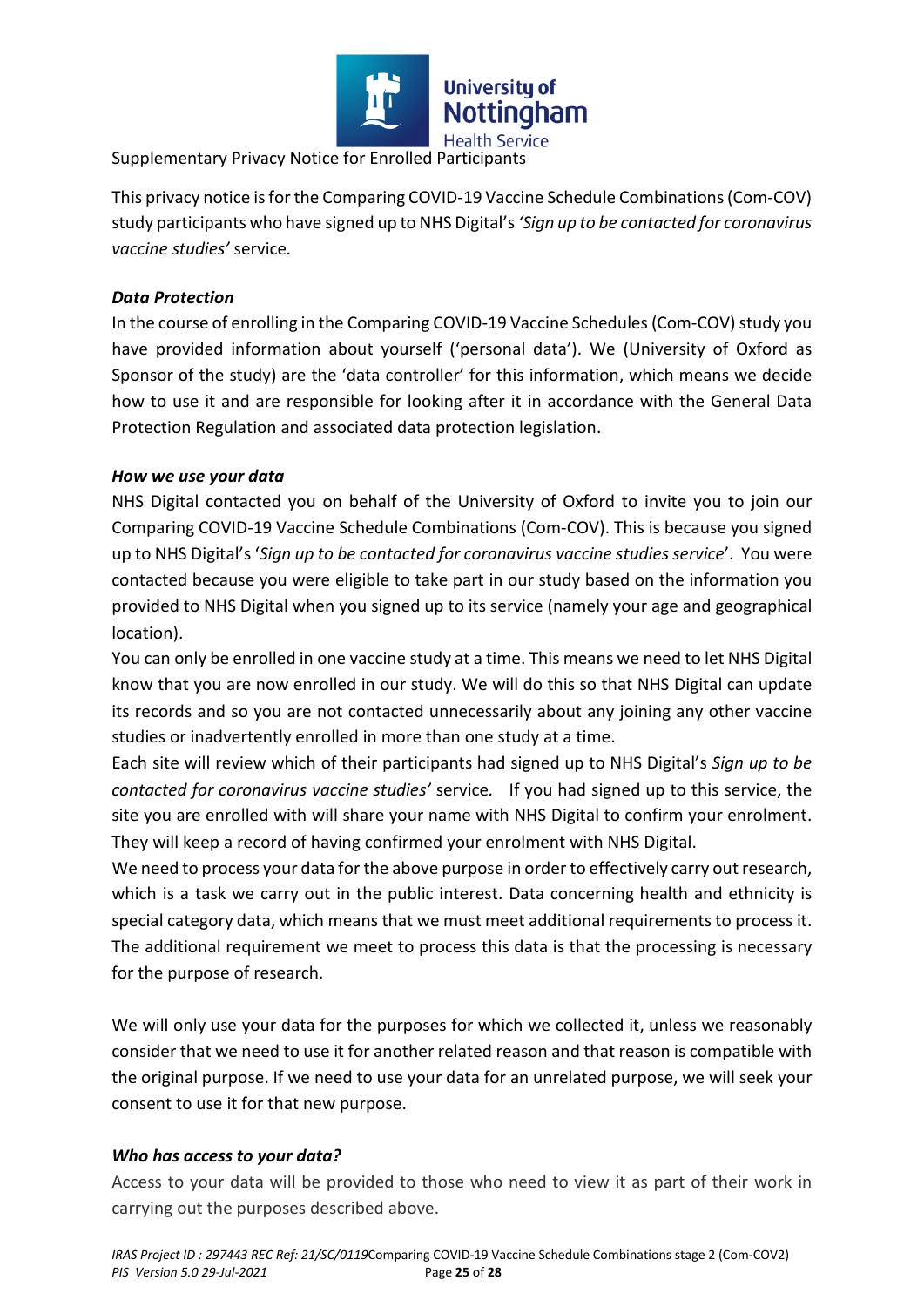

Where we share your data will with NHS Digital, we will seek to share the minimum amount necessary (please see NHS Digital's privacy notice for how it uses your data).

## *Retaining your data*

Once we have confirmed your enrolment to NHS Digital, we will securely destroy the list of people that NHS Digital contacted about our study on our behalf.

We will retain a record of having confirmed your enrolment with NHS Digital along with other identifiable information about you for 5 years and with a review of this every 5 years after the trial has finished. The need to store this information for longer in relation to licensing of the vaccine will be subject to ongoing review.

## *Security*

Your data will be held securely in accordance with the University's or equivalent Cripps Health Centre, Nottingham University Health Service policies and procedures. Further information is available on the University's Information Security website here.

## *Where we store and use your data*

We store and use your data electronically on a secure server, and paper notes will be kept in a key-locked filing cabinet or restricted access office at the Cripps Health Centre, Nottingham University Health Service or on University premises.

#### *Your rights*

Information on your rights in relation to your personal data are explained here.

#### *Contact*

If you wish to raise any queries or concerns about our use of your data, please contact us at nnccg.research@nhs.net. Alternatively, you may contact the University of Oxford Clinical Trials and Research Governance (CTRG) office on 01865 616480 or the head of CTRG, email ctrg@admin.ox.ac.uk

#### **Quick Section Reference**

See below list if you are looking to find information for a specific issue.

#### Quick Section Reference

| (0.1000)(1.10000)(0.00000) |  |
|----------------------------|--|

*IRAS Project ID : 297443 REC Ref: 21/SC/0119*Comparing COVID-19 Vaccine Schedule Combinations stage 2 (Com-COV2) *PIS Version 5.0 29-Jul-2021* Page **26** of **28**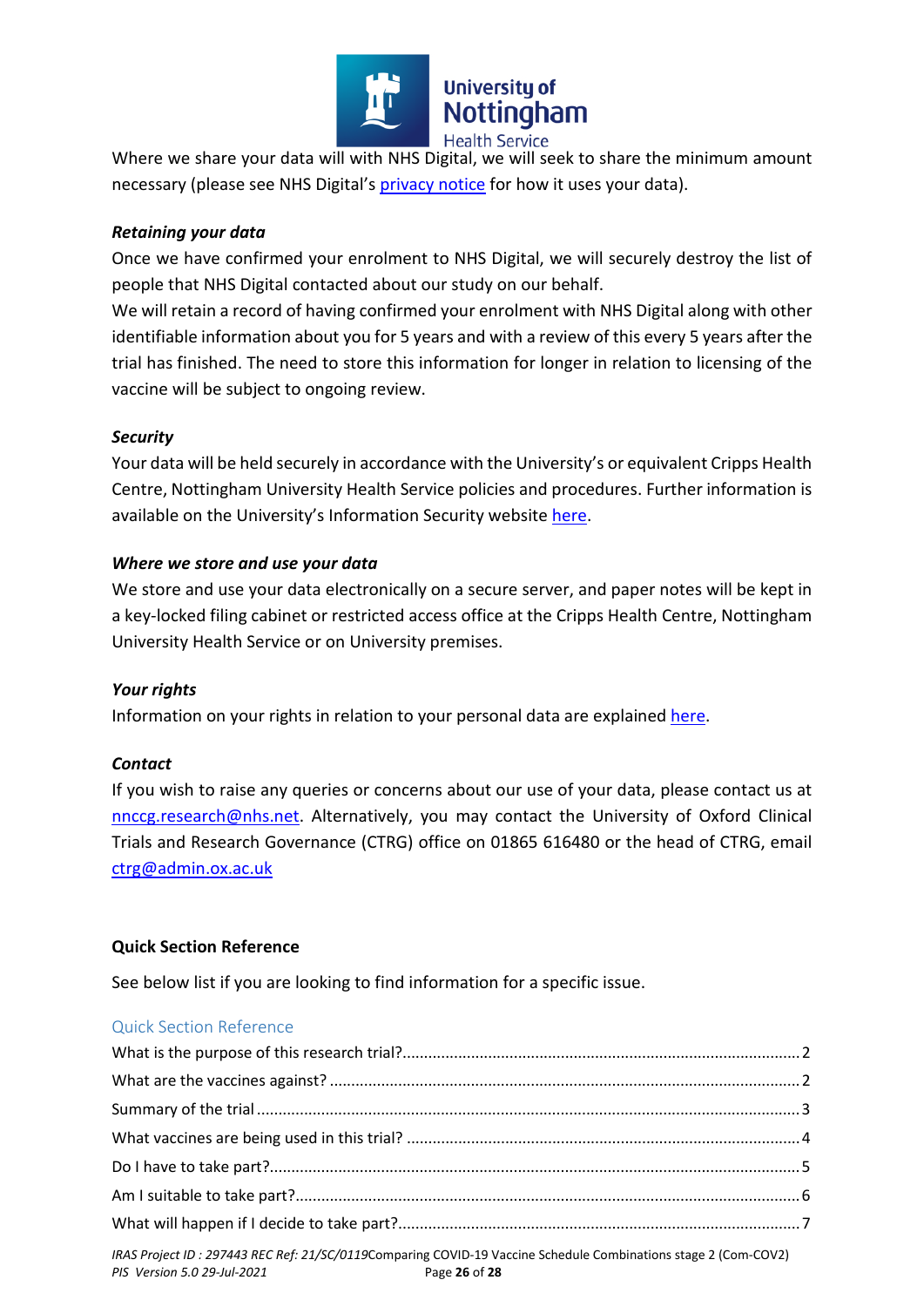

| If you decide you would like to participate in this trial there is a two-part online                                                                                                    |
|-----------------------------------------------------------------------------------------------------------------------------------------------------------------------------------------|
|                                                                                                                                                                                         |
|                                                                                                                                                                                         |
| Screening and boost vaccination visit - 1.5 hours (review of medical history, vital signs,<br>blood test, urine pregnancy test (for participants who are able to get pregnant), receive |
|                                                                                                                                                                                         |
|                                                                                                                                                                                         |
|                                                                                                                                                                                         |
|                                                                                                                                                                                         |
|                                                                                                                                                                                         |
|                                                                                                                                                                                         |
|                                                                                                                                                                                         |
|                                                                                                                                                                                         |
|                                                                                                                                                                                         |
|                                                                                                                                                                                         |
|                                                                                                                                                                                         |
|                                                                                                                                                                                         |
|                                                                                                                                                                                         |
| Theoretical risks - Could immunisation make COVID-19 disease worse?15                                                                                                                   |
| Will I be protected against COVID-19 from having the vaccines in this trial? 15                                                                                                         |
| If you find out that having two different vaccines does not give good immune responses against COVID-                                                                                   |
| What if I decide I would like to take up my boost dose from the NHS as well, just in case? 16                                                                                           |
| What if I am offered a "boost" (third dose) COVID-19 immunisation from the NHS 16                                                                                                       |
|                                                                                                                                                                                         |
| Will I be given proof of immunisation from the trial? If "vaccine passports" are introduced, will I get                                                                                 |
|                                                                                                                                                                                         |
| What should you do if you believe you may have developed COVID-19 during the trial?  18                                                                                                 |
|                                                                                                                                                                                         |
| What if the area I live in, or where the trial is, goes back into lockdown or high-level restrictions?  19                                                                              |
|                                                                                                                                                                                         |
|                                                                                                                                                                                         |
|                                                                                                                                                                                         |
|                                                                                                                                                                                         |